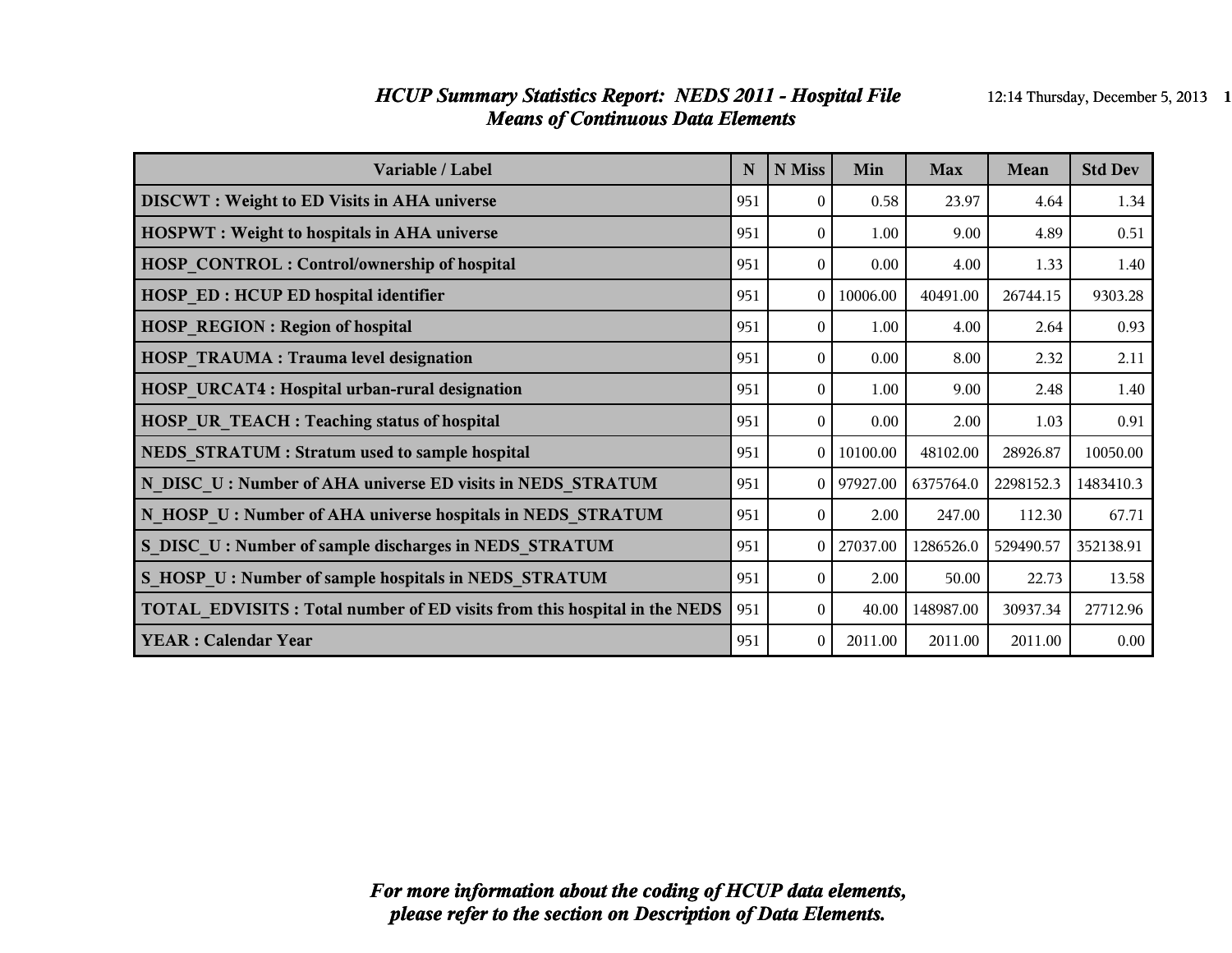# *HCUP Summary Statistics Report: NEDS 2011 - Hospital File Frequency Distribution for DISCWT*

|           | <b>DISCWT</b>   Frequency   Percent |        |
|-----------|-------------------------------------|--------|
| Non-blank | 951                                 | 100.00 |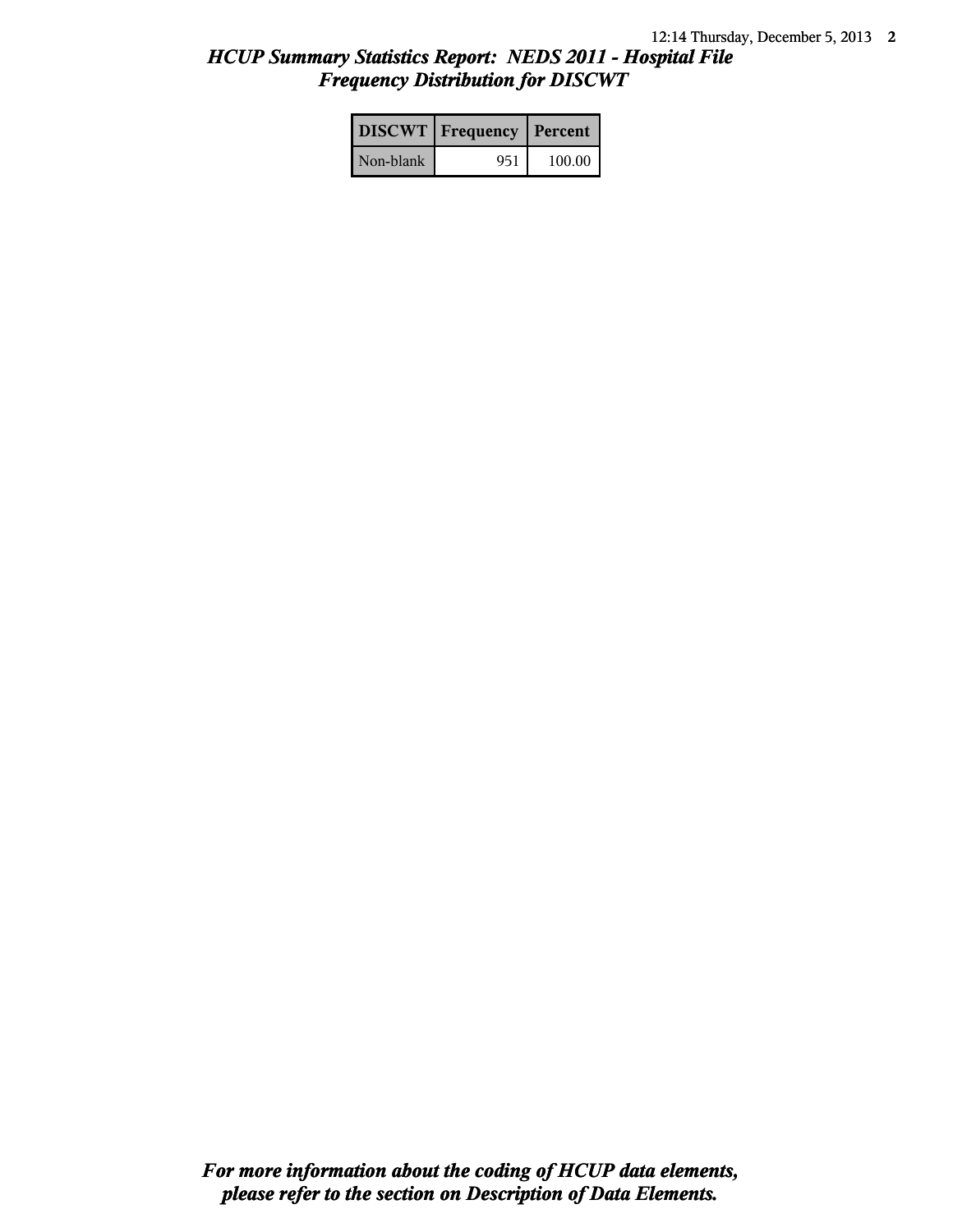# *HCUP Summary Statistics Report: NEDS 2011 - Hospital File Frequency Distribution for HOSPWT*

|           | <b>HOSPWT</b>   Frequency   Percent |        |
|-----------|-------------------------------------|--------|
| Non-blank | 951                                 | 100.00 |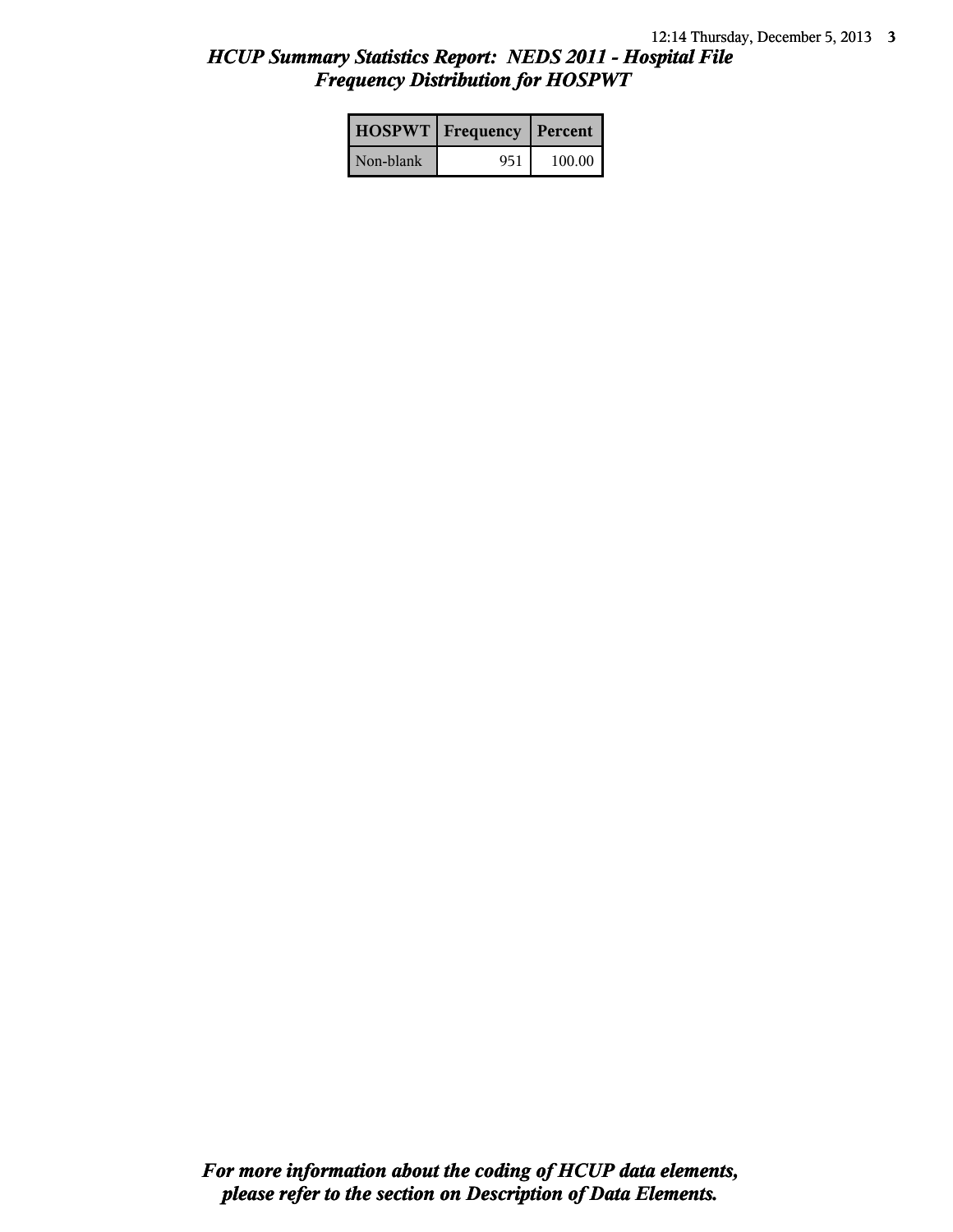# *HCUP Summary Statistics Report: NEDS 2011 - Hospital File Frequency Distribution for HOSP\_CONTROL*

| <b>HOSP CONTROL</b>                           | Frequency | Percent |
|-----------------------------------------------|-----------|---------|
| 0: Government or private (collapsed category) | 400       | 42.06   |
| 1: Government, non-federal (public)           | 161       | 16.93   |
| 2: Private, not-for-profit (voluntary)        | 168       | 17.67   |
| 3: Private, investor-owned (proprietary)      | 123       | 12.93   |
| 4: Private (collapsed category)               | gg        |         |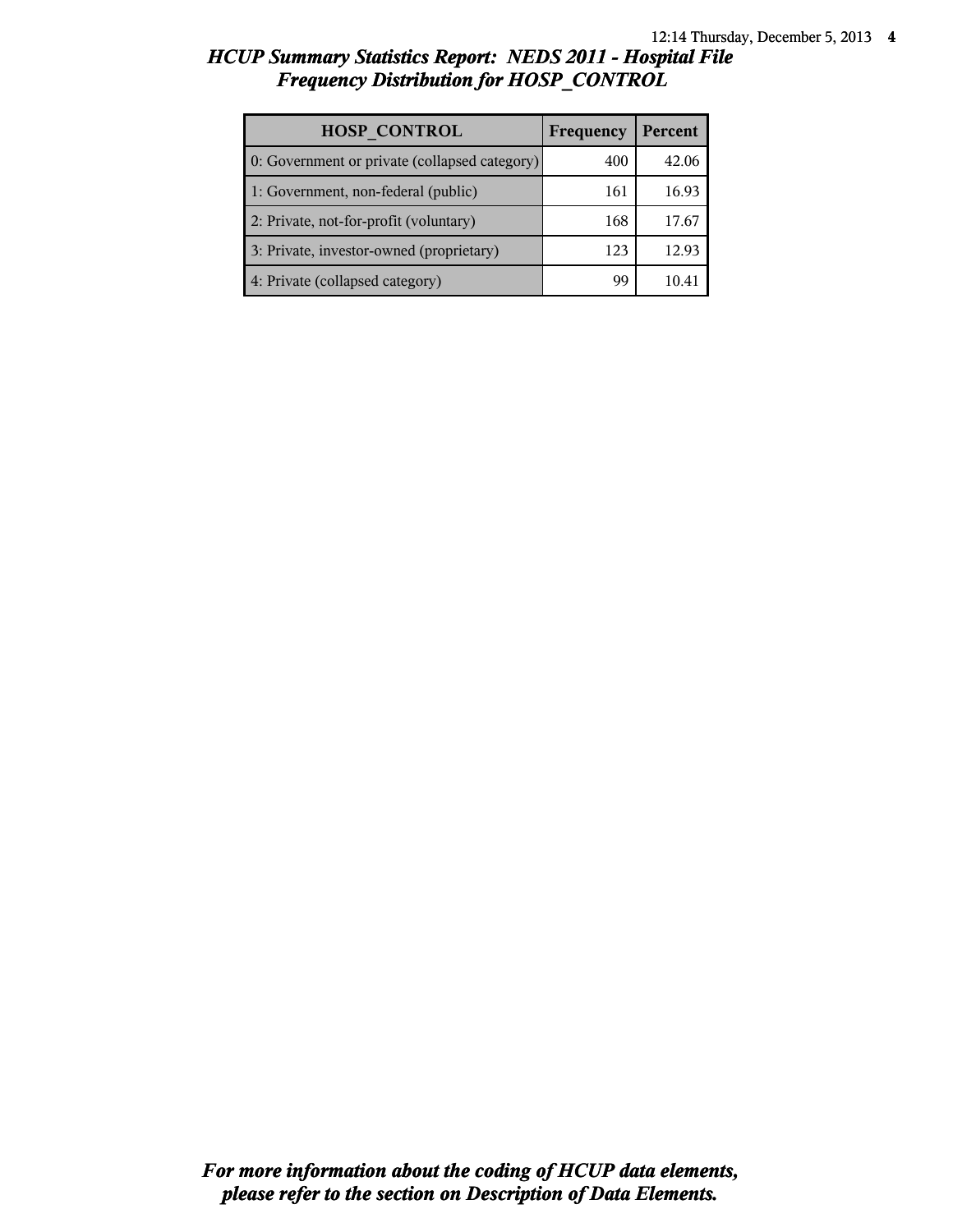# *HCUP Summary Statistics Report: NEDS 2011 - Hospital File Frequency Distribution for HOSP\_ED*

|           | <b>HOSP ED   Frequency   Percent  </b> |        |
|-----------|----------------------------------------|--------|
| Non-blank | 951                                    | 100.00 |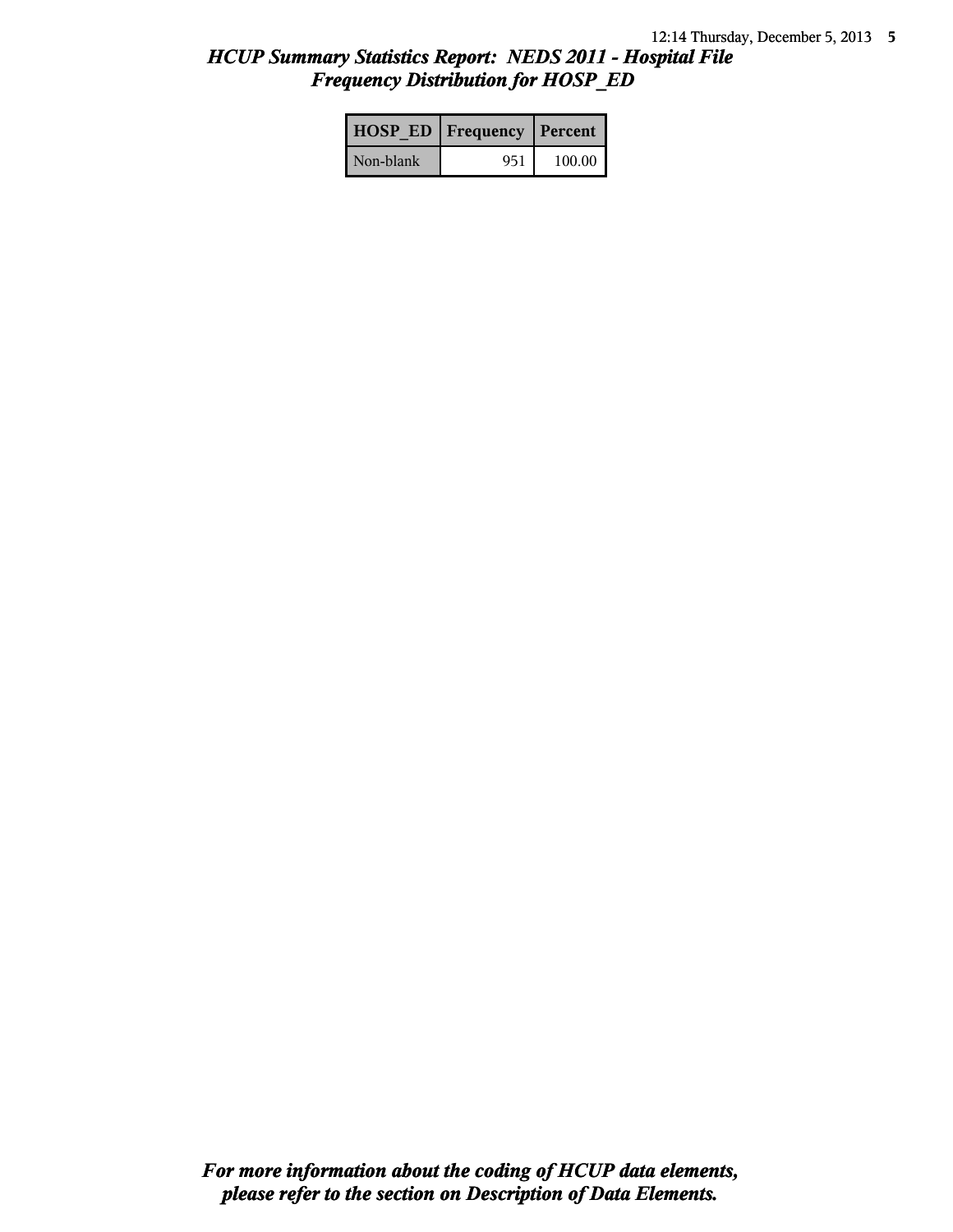# *HCUP Summary Statistics Report: NEDS 2011 - Hospital File Frequency Distribution for HOSP\_REGION*

| <b>HOSP REGION</b> | Frequency | Percent |
|--------------------|-----------|---------|
| 1: Northeast       | 122       | 12.83   |
| 2: Midwest         | 286       | 30.07   |
| 3: South           | 360       | 37.85   |
| 4: West            | 183       | 19.24   |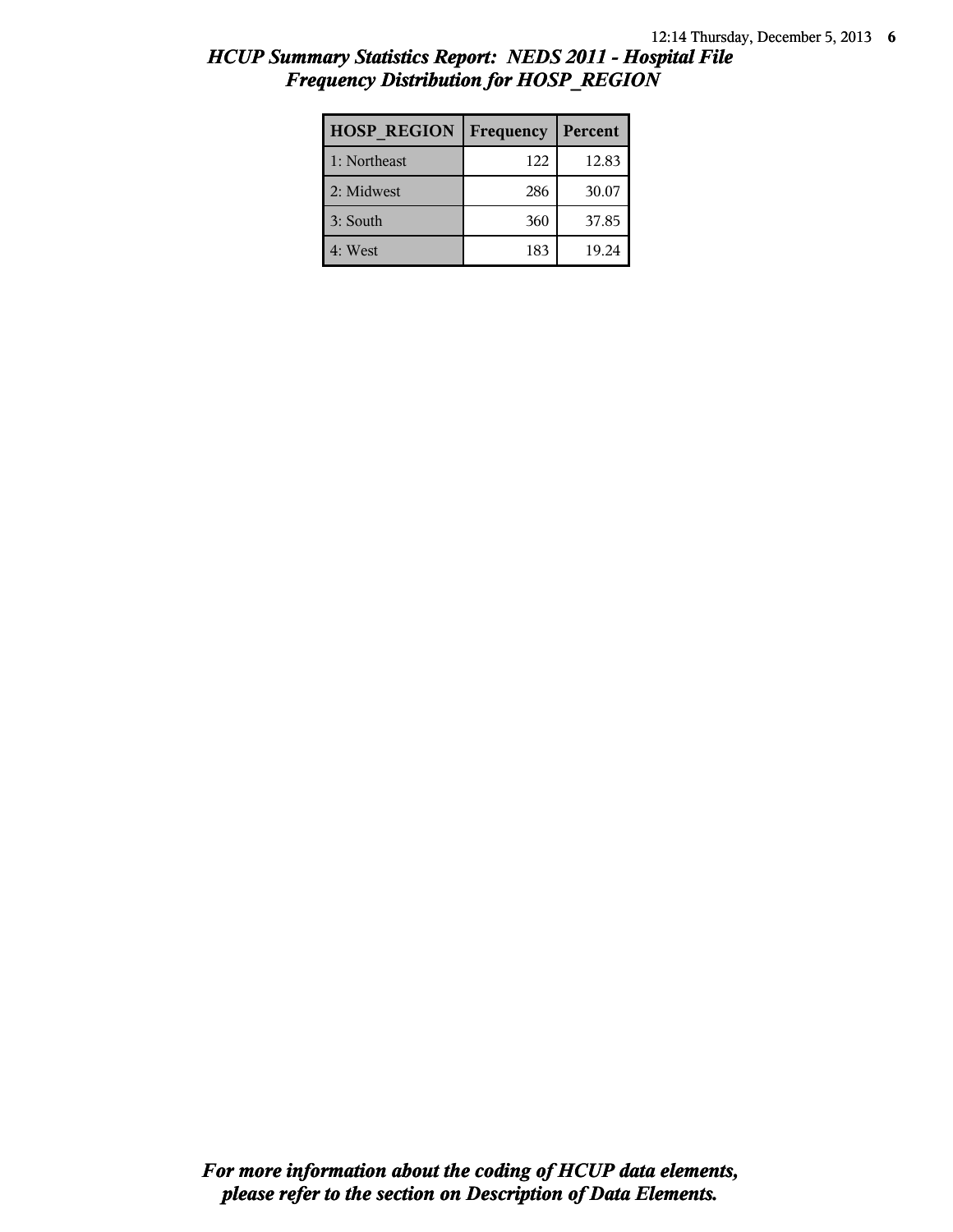## *HCUP Summary Statistics Report: NEDS 2011 - Hospital File Frequency Distribution for HOSP\_TRAUMA*

| <b>HOSP TRAUMA</b>                                          | Frequency | Percent |
|-------------------------------------------------------------|-----------|---------|
| 0: Non-trauma center                                        | 361       | 37.96   |
| 1: Trauma center level 1                                    | 48        | 5.05    |
| 2: Trauma center level 2                                    | 42        | 4.42    |
| 3: Trauma center level 3                                    | 53        | 5.57    |
| 4: Trauma center level 3 or Non-Trauma (collapsed category) | 416       | 43.74   |
| 8: Trauma center level 1 or 2 (collapsed category)          | 31        | 3.26    |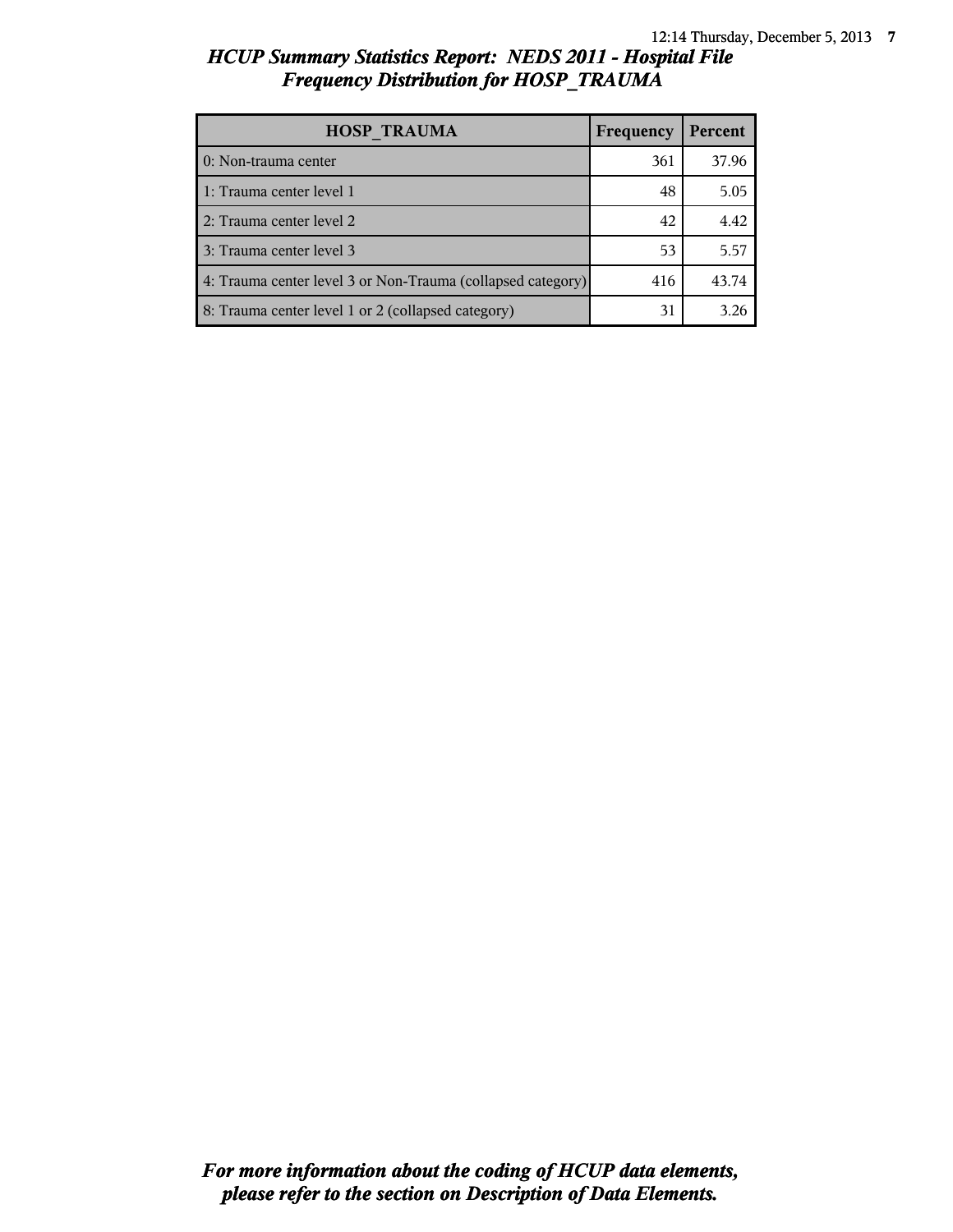# *HCUP Summary Statistics Report: NEDS 2011 - Hospital File Frequency Distribution for HOSP\_URCAT4*

| <b>HOSP URCAT4</b>                                             | Frequency | Percent |
|----------------------------------------------------------------|-----------|---------|
| 1: Large metropolitan areas with at least 1 million residents  | 302       | 31.76   |
| 2: Small metropolitan areas with less than 1 million residents | 227       | 23.87   |
| 3: Micropolitan areas                                          | 165       | 17.35   |
| 4: Not metropolitan or micropolitan                            | 236       | 24.82   |
| 7: Small Metro or Micro areas (2 or 3)                         | 12        | 1.26    |
| 8: Metropolitan areas (1 or 2)                                 | $\leq$ 10 | * **    |
| 9: Non metropolitan areas (3 or 4)                             | $\leq 10$ | * **    |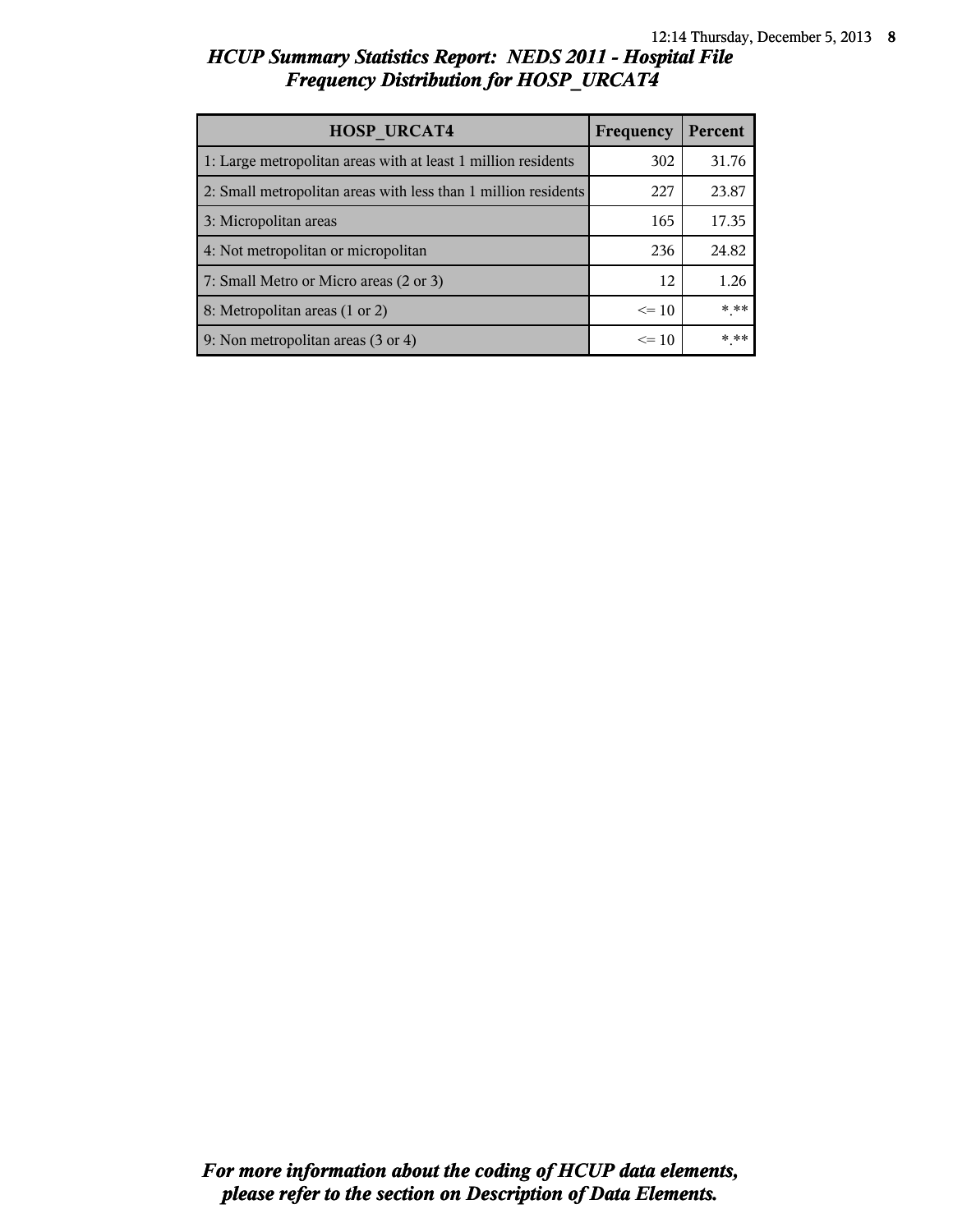## *HCUP Summary Statistics Report: NEDS 2011 - Hospital File Frequency Distribution for HOSP\_UR\_TEACH*

| <b>HOSP UR TEACH</b>        | Frequency | Percent |
|-----------------------------|-----------|---------|
| 0: Metropolitan nonteaching | 376       | 39.54   |
| 1: Metropolitan teaching    | 171       | 17.98   |
| 2: Non-metropolitan         | 404       | 42.48   |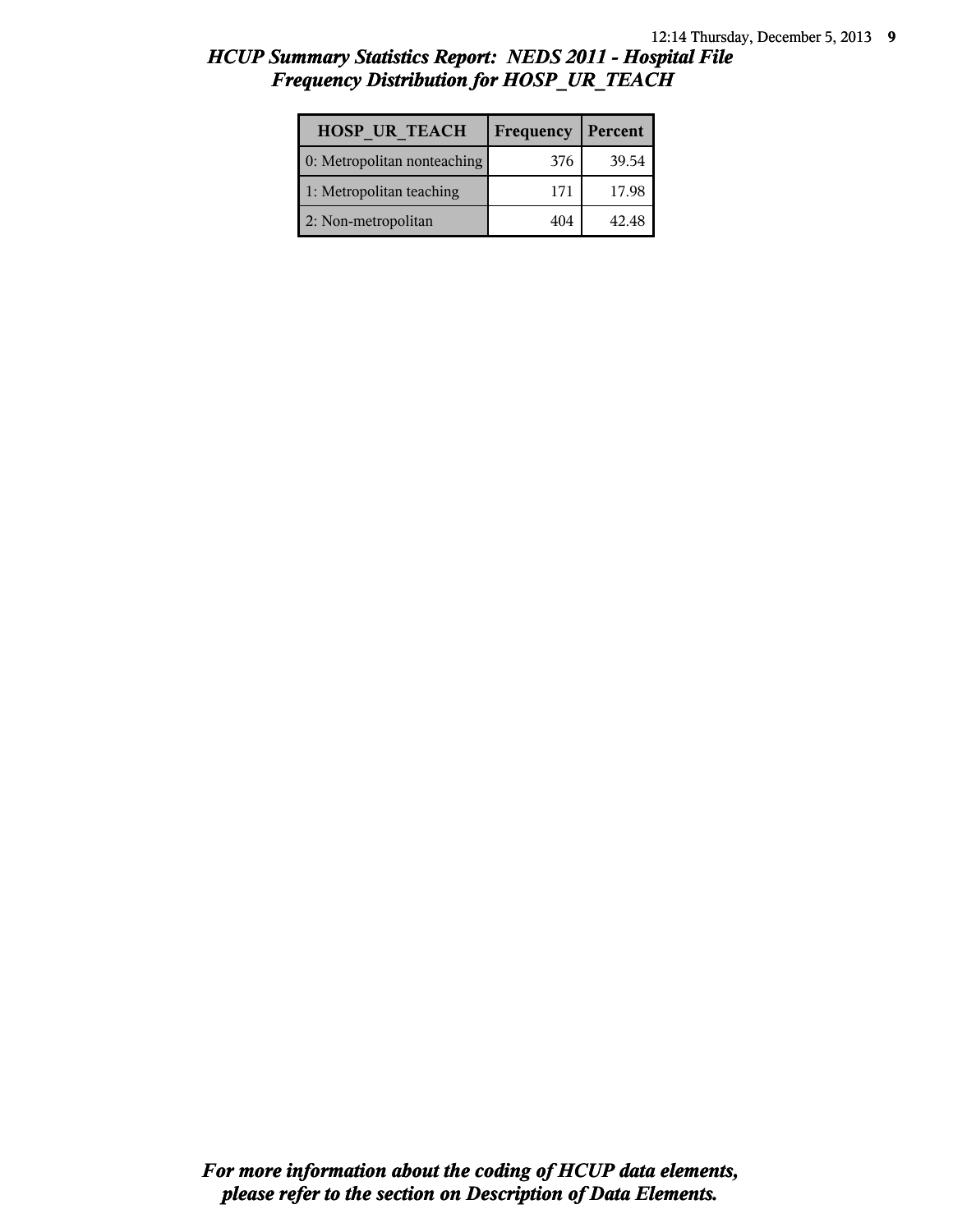## *HCUP Summary Statistics Report: NEDS 2011 - Hospital File Frequency Distribution for N\_DISC\_U*

|           | N DISC U   Frequency   Percent |        |
|-----------|--------------------------------|--------|
| Non-blank | 951                            | 100.00 |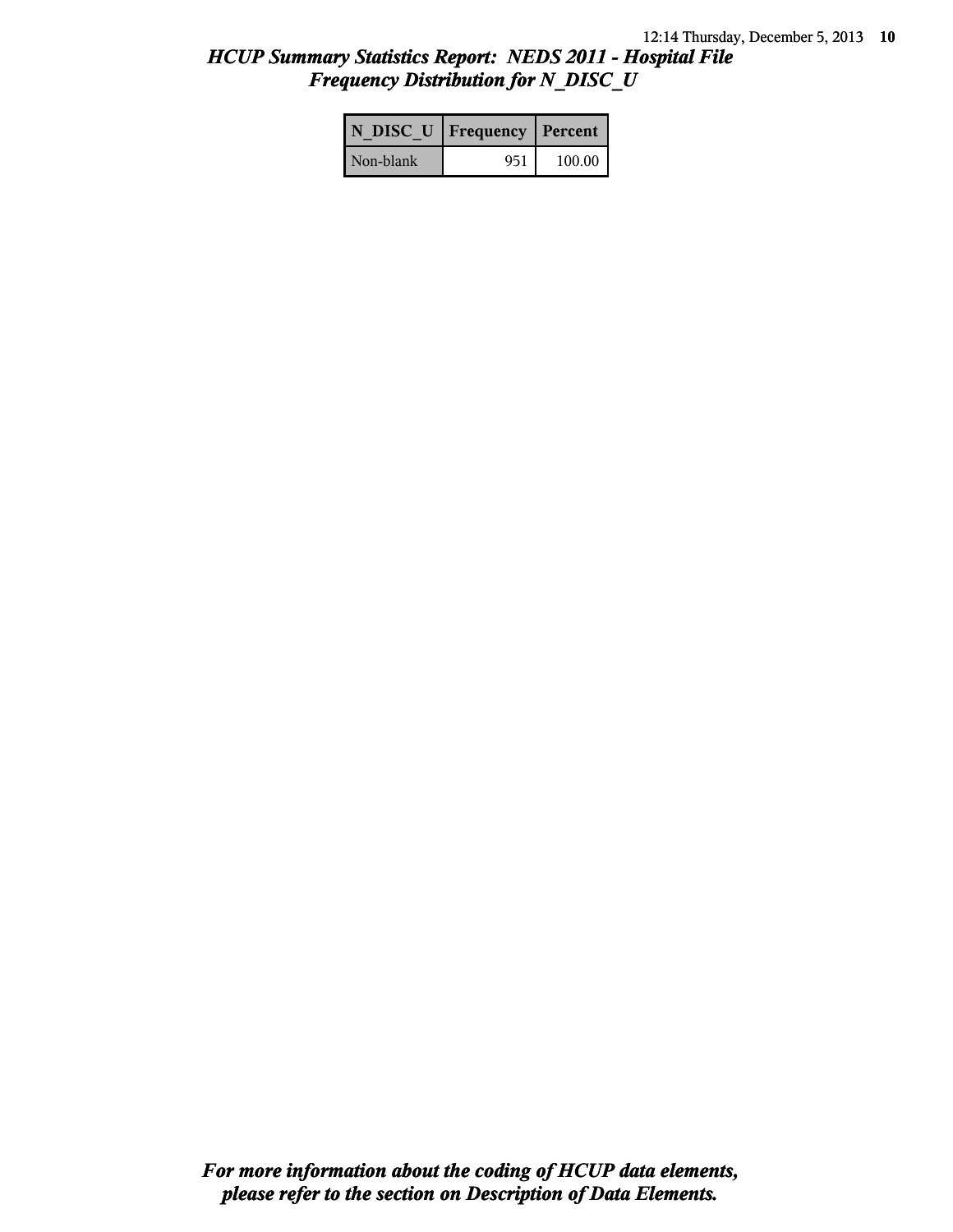## *HCUP Summary Statistics Report: NEDS 2011 - Hospital File Frequency Distribution for N\_HOSP\_U*

| N HOSP U   Frequency   Percent |     |          |
|--------------------------------|-----|----------|
| Non-blank                      | 951 | 100.00 l |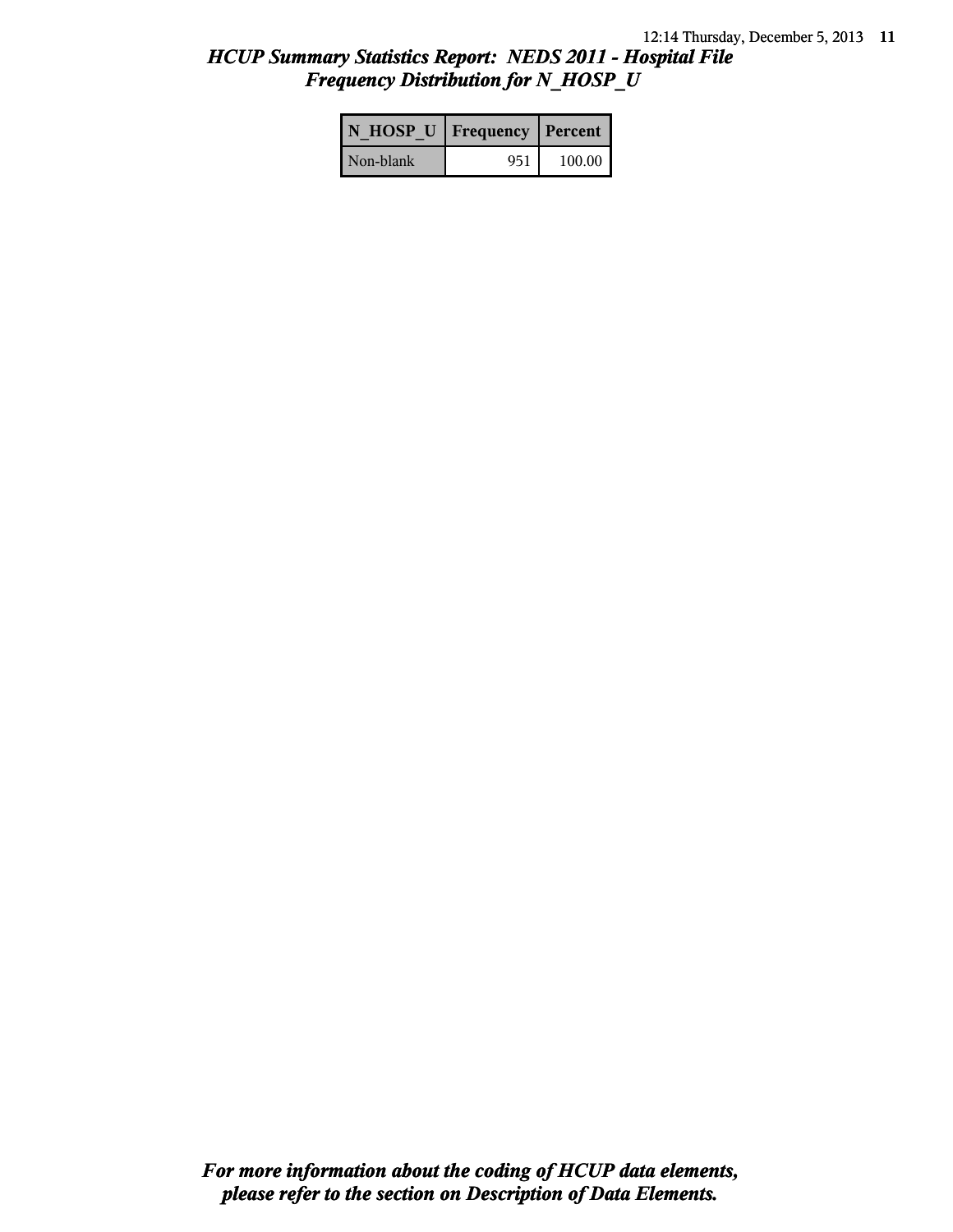# *HCUP Summary Statistics Report: NEDS 2011 - Hospital File Frequency Distribution for S\_DISC\_U*

| S DISC U   Frequency   Percent |     |          |
|--------------------------------|-----|----------|
| Non-blank                      | 951 | $100.00$ |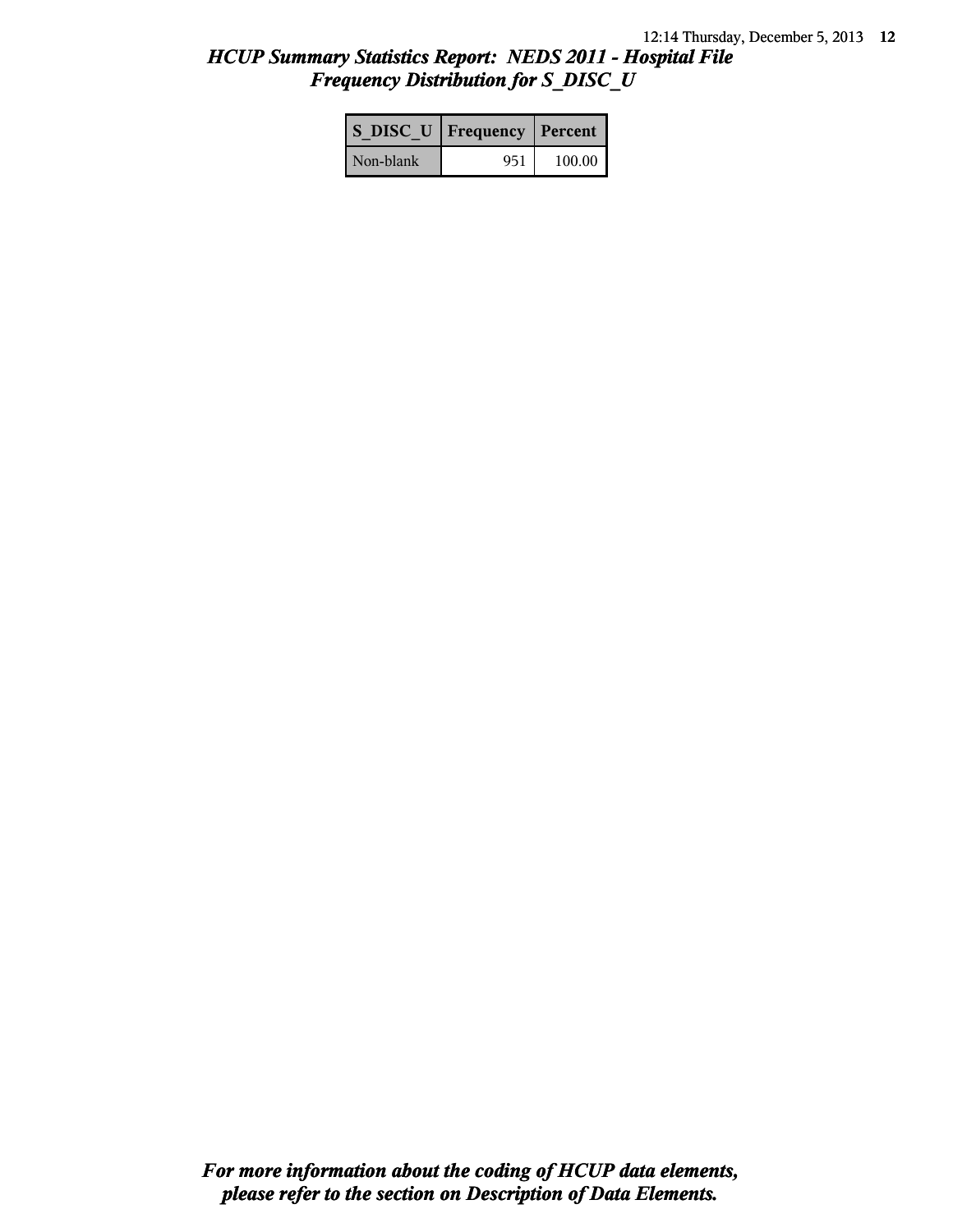## *HCUP Summary Statistics Report: NEDS 2011 - Hospital File Frequency Distribution for S\_HOSP\_U*

| S HOSP U Frequency   Percent |     |          |
|------------------------------|-----|----------|
| Non-blank                    | 951 | $100.00$ |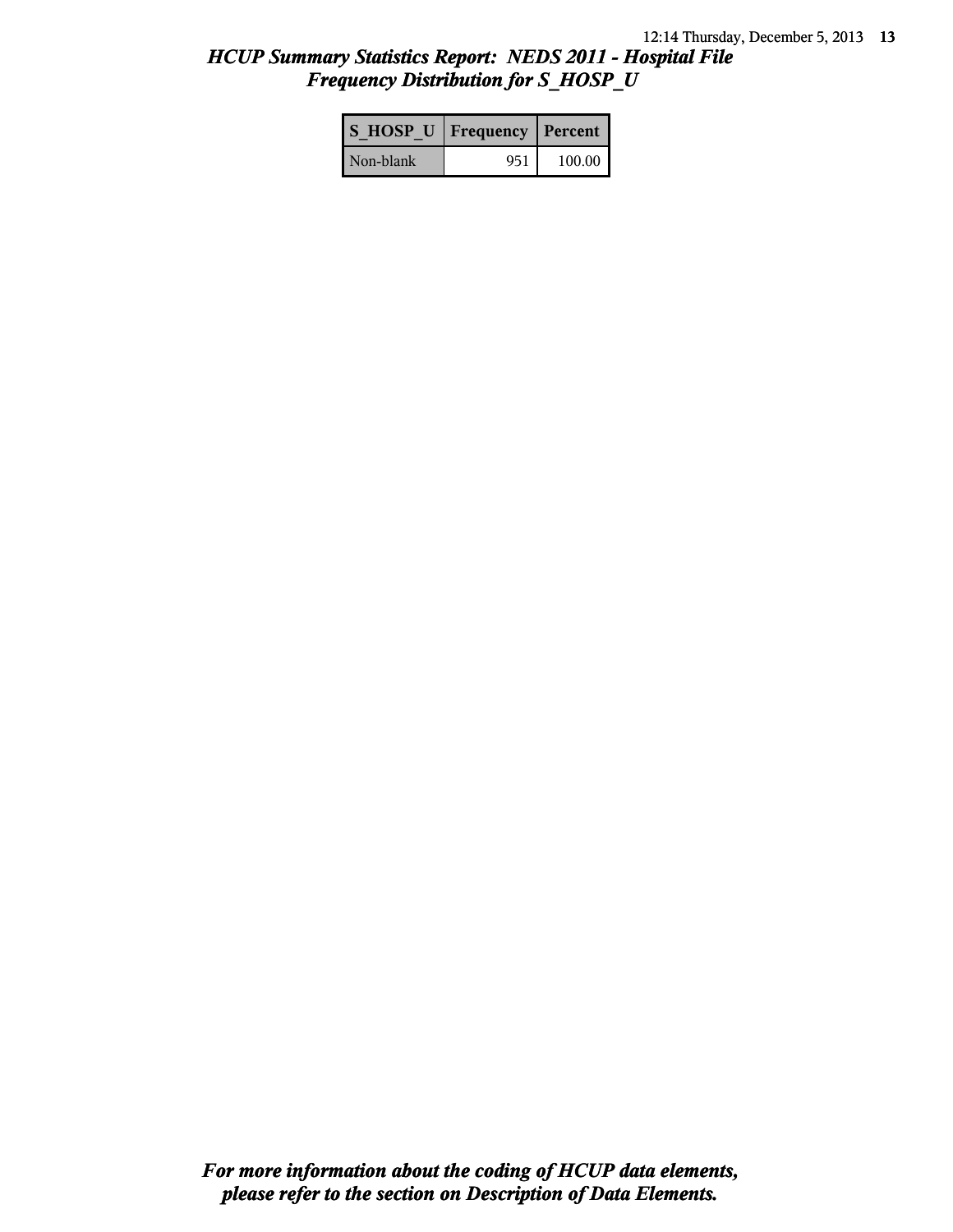## *HCUP Summary Statistics Report: NEDS 2011 - Hospital File Frequency Distribution for TOTAL\_EDVISITS*

| TOTAL EDVISITS   Frequency   Percent |     |        |
|--------------------------------------|-----|--------|
| Non-blank                            | 951 | 100.00 |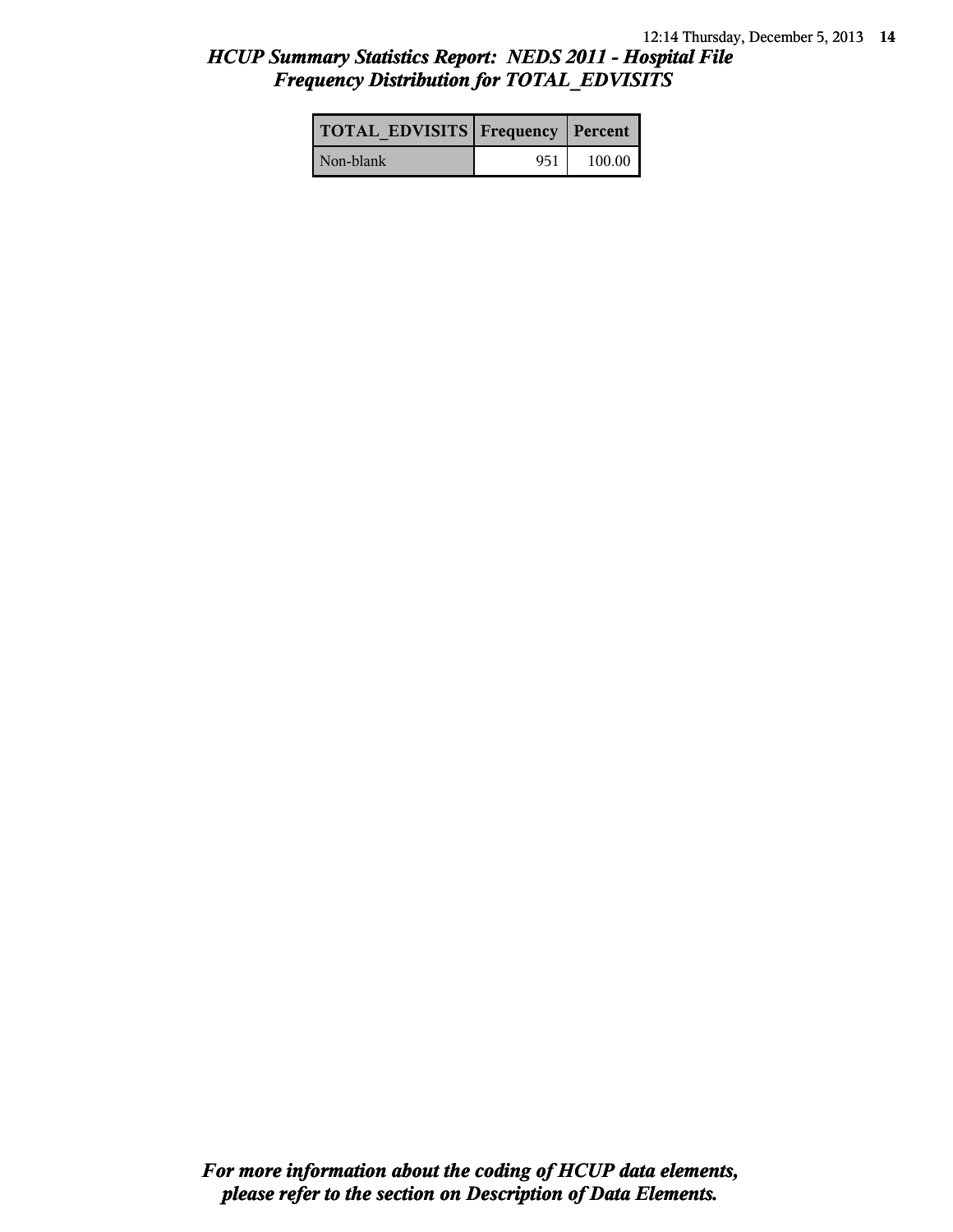# *HCUP Summary Statistics Report: NEDS 2011 - Hospital File Frequency Distribution for YEAR*

|      | <b>YEAR</b> Frequency | Percent |  |
|------|-----------------------|---------|--|
| 2011 | 951                   | 100.00  |  |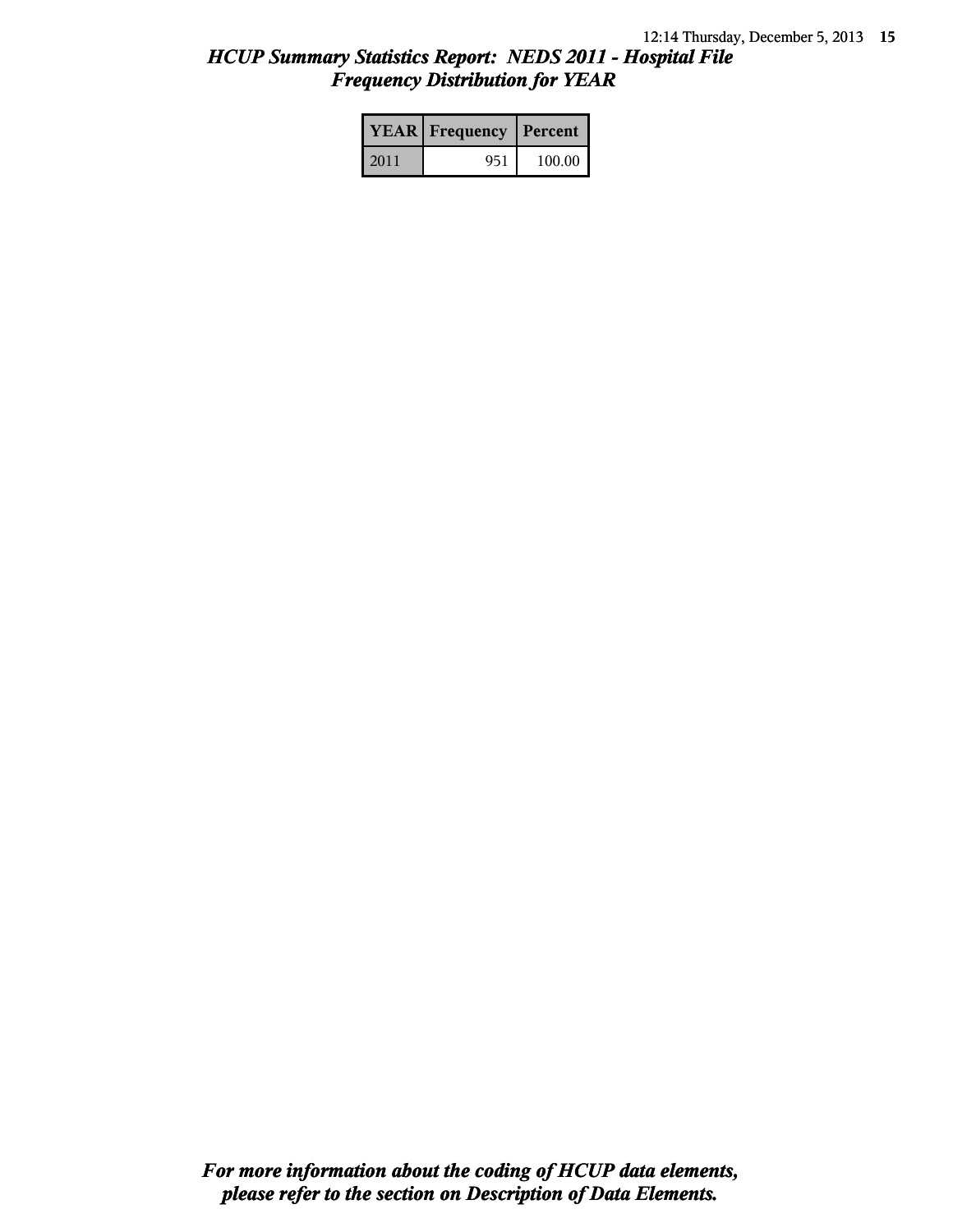| <b>Moments</b>         |            |                         |            |
|------------------------|------------|-------------------------|------------|
| N                      | 951        | <b>Sum Weights</b>      | 951        |
| Mean                   | 4.64438877 | <b>Sum Observations</b> | 4416.81372 |
| <b>Std Deviation</b>   | 1.33868572 | Variance                | 1.79207945 |
| <b>Skewness</b>        | 3.57018862 | <b>Kurtosis</b>         | 46.7160113 |
| <b>Uncorrected SS</b>  | 22215.8755 | <b>Corrected SS</b>     | 1702.47548 |
| <b>Coeff Variation</b> | 28.8237223 | <b>Std Error Mean</b>   | 0.04340986 |

#### *Variable: DISCWT (Weight to ED Visits in AHA universe)*

| <b>Basic Statistical Measures</b> |          |                            |          |
|-----------------------------------|----------|----------------------------|----------|
| Location                          |          | <b>Variability</b>         |          |
| <b>Mean</b>                       | 4.644389 | <b>Std Deviation</b>       | 1.33869  |
| <b>Median</b>                     | 4.584863 | Variance                   | 1.79208  |
| Mode                              | 5.992727 | Range                      | 23.39147 |
|                                   |          | <b>Interquartile Range</b> | 1.71536  |

| Tests for Location: Mu0=0 |                             |          |                     |         |
|---------------------------|-----------------------------|----------|---------------------|---------|
| <b>Test</b>               | <b>Statistic</b><br>p Value |          |                     |         |
| Student's t               |                             | 106.9893 | Pr >  t             | < 0.001 |
| <b>Sign</b>               | M                           |          | 475.5 $ Pr \ge  M $ | < 0.001 |
| Signed Rank               | <b>S</b>                    | 226338   | $Pr \geq  S $       | < 0001  |

| <b>Quantiles (Definition 5)</b> |                 |  |
|---------------------------------|-----------------|--|
| Quantile                        | <b>Estimate</b> |  |
| 100% Max                        | 23.970907       |  |
| 99%                             | 7.387051        |  |
| 95%                             | 6.076321        |  |
| 90%                             | 5.992727        |  |
| 75% Q3                          | 5.569844        |  |
| 50% Median                      | 4.584863        |  |
| 25% Q1                          | 3.854489        |  |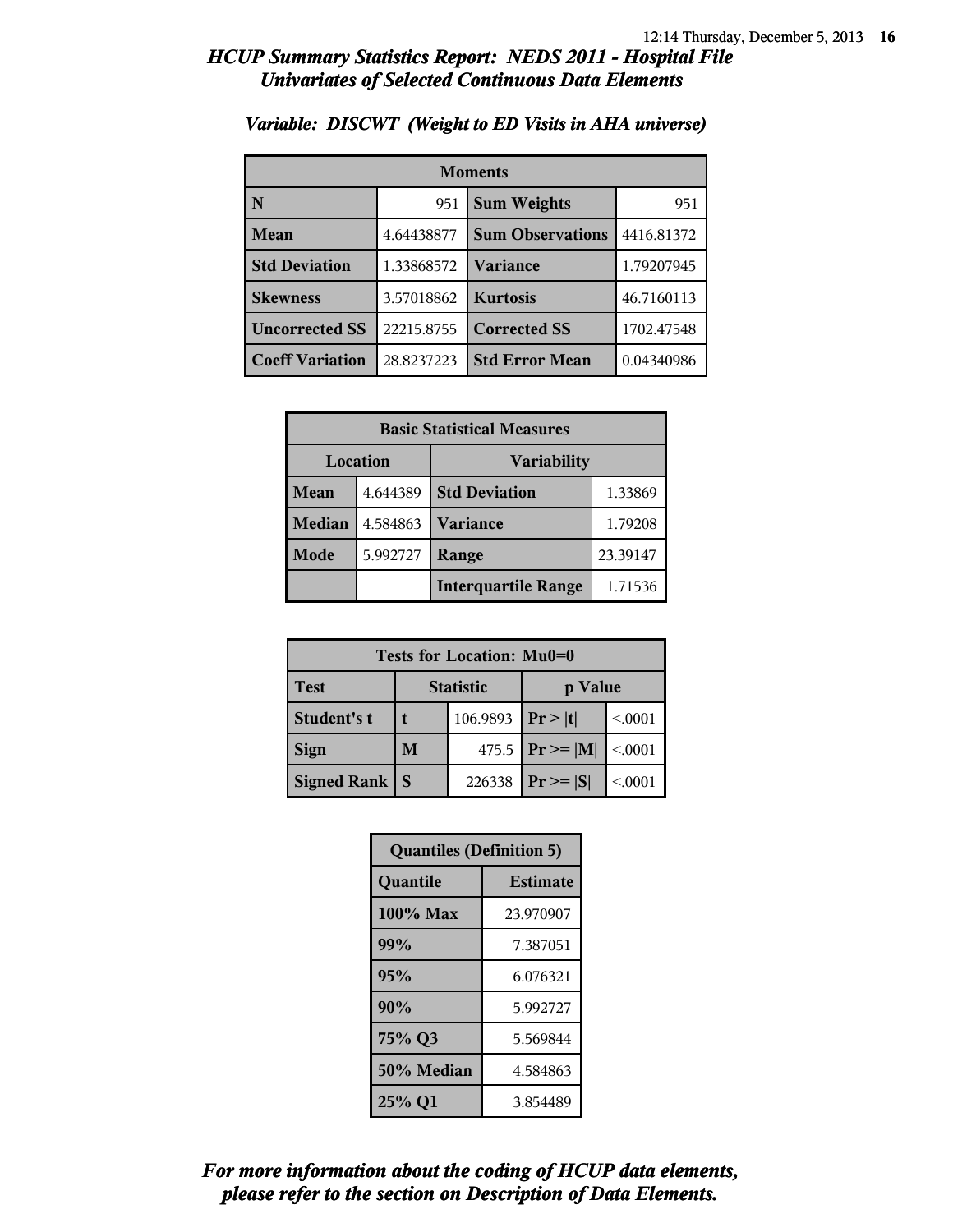| <b>Quantiles (Definition 5)</b> |          |  |
|---------------------------------|----------|--|
| <b>Estimate</b><br>Quantile     |          |  |
| 10%                             | 2.889493 |  |
| 5%                              | 2.710289 |  |
| 1%                              | 2.628732 |  |
| 0% Min                          | 0.579439 |  |

*Variable: DISCWT (Weight to ED Visits in AHA universe)*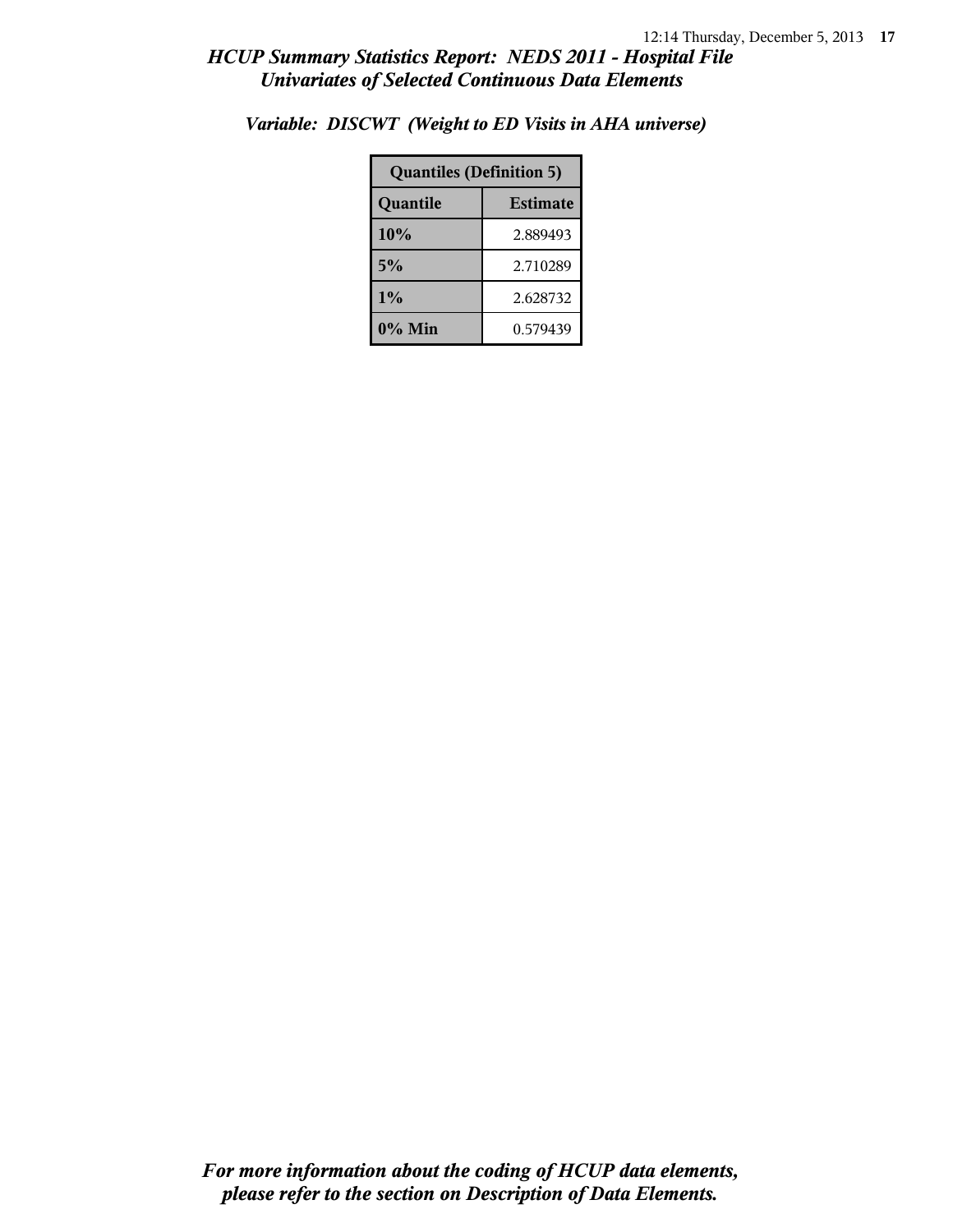| <b>Moments</b>         |            |                         |            |
|------------------------|------------|-------------------------|------------|
| N                      | 951        | <b>Sum Weights</b>      | 951        |
| Mean                   | 4.89274448 | <b>Sum Observations</b> | 4653       |
| <b>Std Deviation</b>   | 0.50651264 | Variance                | 0.25655505 |
| <b>Skewness</b>        | 1.20928518 | <b>Kurtosis</b>         | 30.9859899 |
| <b>Uncorrected SS</b>  | 23009.6674 | <b>Corrected SS</b>     | 243.727298 |
| <b>Coeff Variation</b> | 10.3523214 | <b>Std Error Mean</b>   | 0.0164248  |

#### *Variable: HOSPWT (Weight to hospitals in AHA universe)*

| <b>Basic Statistical Measures</b> |          |                            |         |
|-----------------------------------|----------|----------------------------|---------|
| Location                          |          | <b>Variability</b>         |         |
| Mean                              | 4.892744 | <b>Std Deviation</b>       | 0.50651 |
| <b>Median</b>                     | 4.923077 | Variance                   | 0.25656 |
| Mode                              | 5.000000 | Range                      | 8.00000 |
|                                   |          | <b>Interquartile Range</b> | 0.13297 |

| Tests for Location: Mu0=0 |                             |        |                     |         |
|---------------------------|-----------------------------|--------|---------------------|---------|
| <b>Test</b>               | <b>Statistic</b><br>p Value |        |                     |         |
| Student's t               | 297.8877                    |        | Pr> t               | < 0.001 |
| <b>Sign</b>               | M                           |        | 475.5 $ Pr \ge  M $ | < .0001 |
| <b>Signed Rank</b>        | <b>S</b>                    | 226338 | $Pr \geq  S $       | < 0001  |

| <b>Quantiles (Definition 5)</b> |                 |  |
|---------------------------------|-----------------|--|
| Quantile                        | <b>Estimate</b> |  |
| $100\%$ Max                     | 9.00000         |  |
| 99%                             | 7.42857         |  |
| 95%                             | 5.00000         |  |
| 90%                             | 5.00000         |  |
| 75% Q3                          | 4.97297         |  |
| 50% Median                      | 4.92308         |  |
| 25% Q1                          | 4.84000         |  |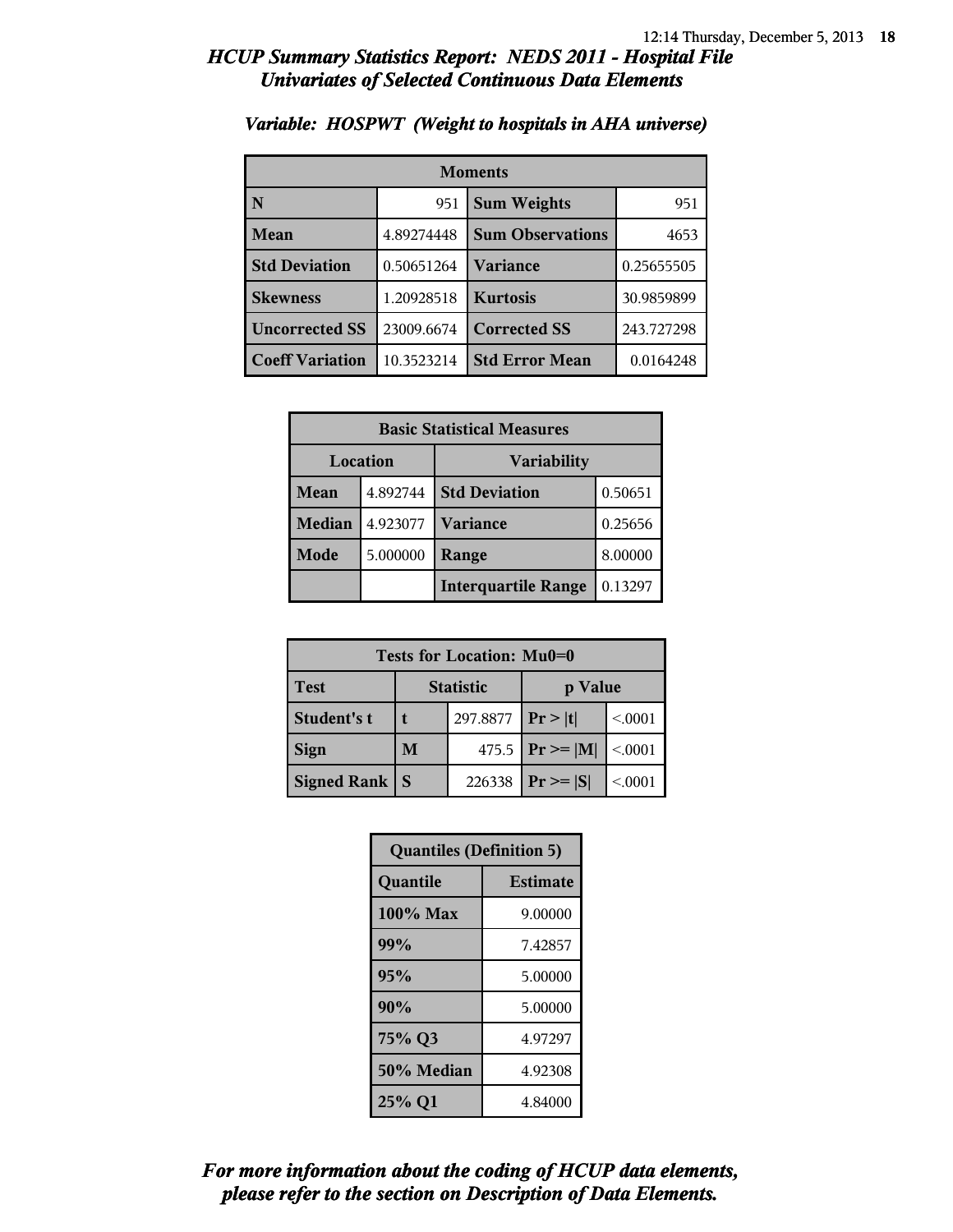| <b>Quantiles (Definition 5)</b> |         |  |
|---------------------------------|---------|--|
| Quantile<br><b>Estimate</b>     |         |  |
| 10%                             | 4.60000 |  |
| 5%                              | 4.50000 |  |
| 1%                              | 3.50000 |  |
| 0% Min                          | 1.00000 |  |

*Variable: HOSPWT (Weight to hospitals in AHA universe)*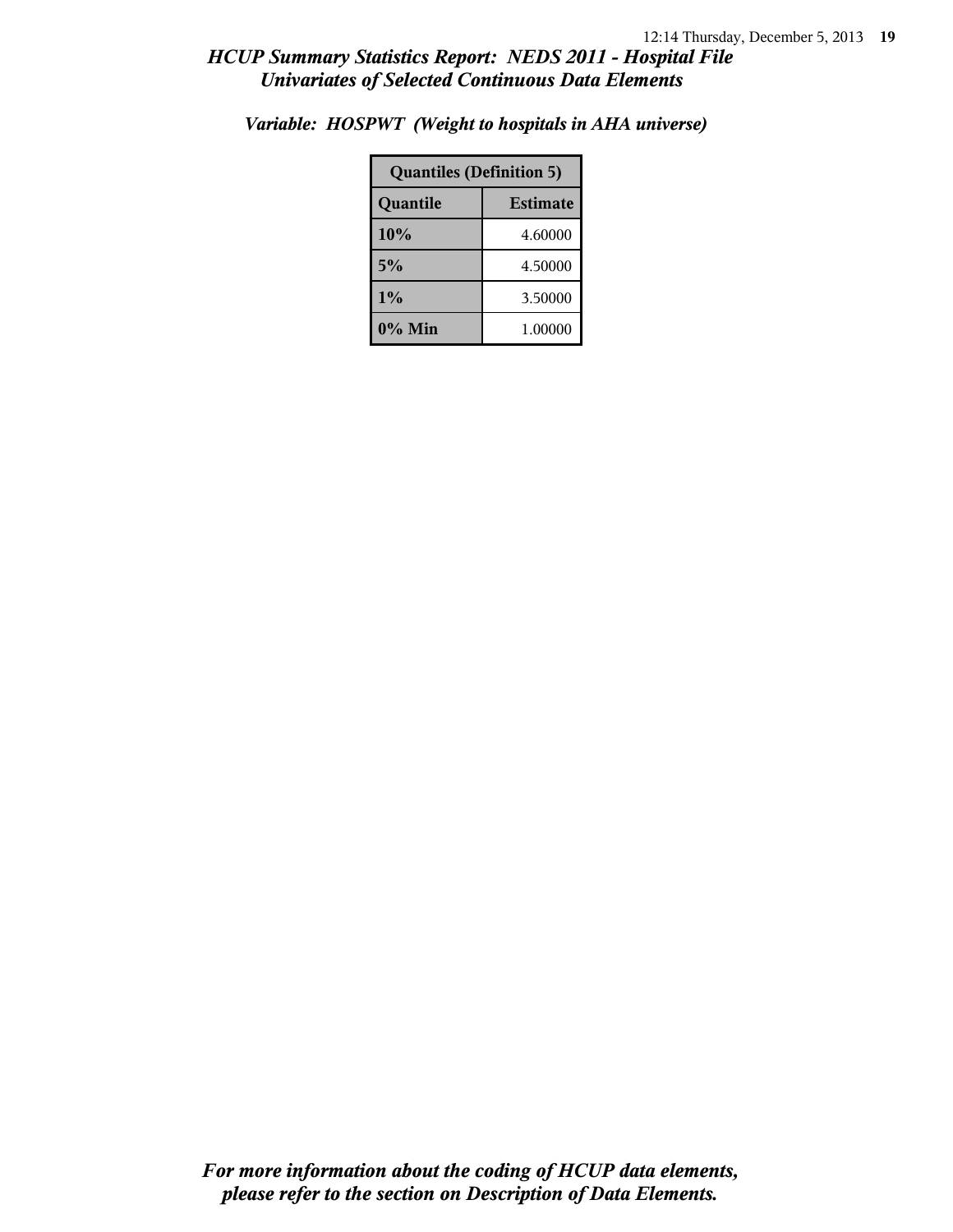| <b>Moments</b>         |            |                         |              |  |
|------------------------|------------|-------------------------|--------------|--|
| N                      | 951        | <b>Sum Weights</b>      | 951          |  |
| Mean                   | 2298152.26 | <b>Sum Observations</b> | 2185542796   |  |
| <b>Std Deviation</b>   | 1483410.34 | Variance                | 2.20051E12   |  |
| <b>Skewness</b>        | 0.76235845 | <b>Kurtosis</b>         | $-0.2138726$ |  |
| <b>Uncorrected SS</b>  | 7.11319E15 | <b>Corrected SS</b>     | 2.09048E15   |  |
| <b>Coeff Variation</b> | 64.5479575 | <b>Std Error Mean</b>   | 48102.8761   |  |

### *Variable: N\_DISC\_U (Number of AHA universe ED visits in NEDS\_STRATUM)*

| <b>Basic Statistical Measures</b> |         |                            |            |  |
|-----------------------------------|---------|----------------------------|------------|--|
| Location<br><b>Variability</b>    |         |                            |            |  |
| Mean                              | 2298152 | <b>Std Deviation</b>       | 1483410    |  |
| <b>Median</b>                     | 1961862 | <b>Variance</b>            | 2.20051E12 |  |
| Mode                              | 1294429 | Range                      | 6277837    |  |
|                                   |         | <b>Interquartile Range</b> | 2281369    |  |

| Tests for Location: Mu0=0 |                             |          |                     |         |  |
|---------------------------|-----------------------------|----------|---------------------|---------|--|
| <b>Test</b>               | <b>Statistic</b><br>p Value |          |                     |         |  |
| Student's t               |                             | 47.77578 | Pr >  t             | < 0001  |  |
| <b>Sign</b>               | M                           |          | 475.5 $ Pr \ge  M $ | < .0001 |  |
| Signed Rank               | <b>S</b>                    | 226338   | $Pr \geq  S $       | < 0001  |  |

| <b>Quantiles (Definition 5)</b> |                 |  |
|---------------------------------|-----------------|--|
| Quantile                        | <b>Estimate</b> |  |
| 100% Max                        | 6375764         |  |
| 99%                             | 6375764         |  |
| 95%                             | 5209019         |  |
| 90%                             | 4416872         |  |
| 75% Q3                          | 3409972         |  |
| 50% Median                      | 1961862         |  |
| 25% Q1                          | 1128603         |  |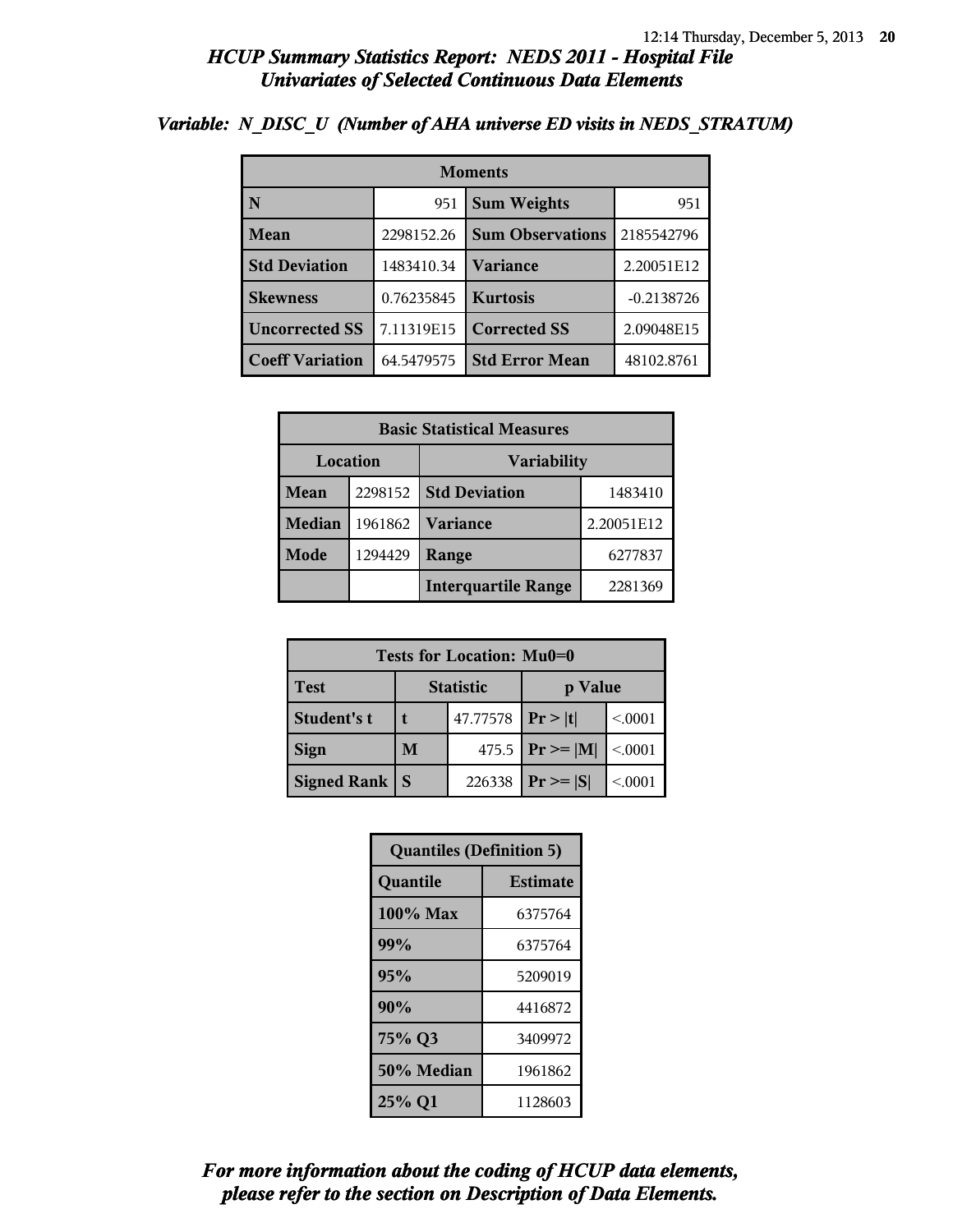*Variable: N\_DISC\_U (Number of AHA universe ED visits in NEDS\_STRATUM)*

| <b>Quantiles (Definition 5)</b> |                 |  |
|---------------------------------|-----------------|--|
| Quantile                        | <b>Estimate</b> |  |
| 10%                             | 759738          |  |
| 5%                              | 456267          |  |
| $1\%$                           | 227461          |  |
| $0\%$ Min                       | 97927           |  |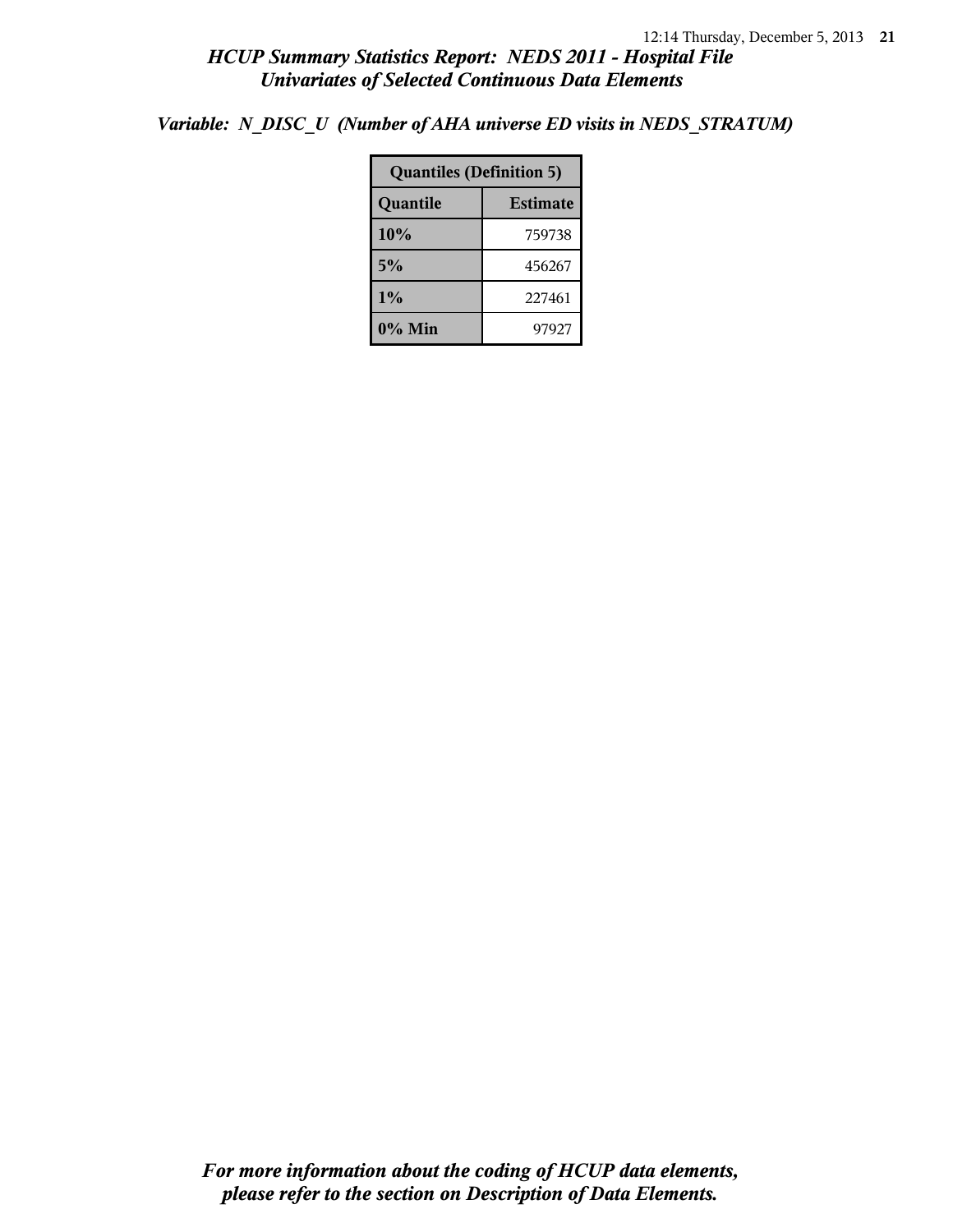| <b>Moments</b>         |            |                         |              |  |
|------------------------|------------|-------------------------|--------------|--|
| N                      | 951        | <b>Sum Weights</b>      | 951          |  |
| Mean                   | 112.29653  | <b>Sum Observations</b> | 106794       |  |
| <b>Std Deviation</b>   | 67.7054486 | Variance                | 4584.02777   |  |
| <b>Skewness</b>        | 0.27577852 | <b>Kurtosis</b>         | $-0.9708901$ |  |
| <b>Uncorrected SS</b>  | 16347422   | <b>Corrected SS</b>     | 4354826.38   |  |
| <b>Coeff Variation</b> | 60.2916658 | <b>Std Error Mean</b>   | 2.1954996    |  |

#### *Variable: N\_HOSP\_U (Number of AHA universe hospitals in NEDS\_STRATUM)*

| <b>Basic Statistical Measures</b>     |          |                            |           |
|---------------------------------------|----------|----------------------------|-----------|
| <b>Location</b><br><b>Variability</b> |          |                            |           |
| Mean                                  | 112.2965 | <b>Std Deviation</b>       | 67.70545  |
| <b>Median</b>                         | 103.0000 | <b>Variance</b>            | 4584      |
| Mode                                  | 247.0000 | Range                      | 245.00000 |
|                                       |          | <b>Interquartile Range</b> | 128.00000 |

| Tests for Location: Mu0=0 |                             |          |                     |         |  |  |
|---------------------------|-----------------------------|----------|---------------------|---------|--|--|
| <b>Test</b>               | <b>Statistic</b><br>p Value |          |                     |         |  |  |
| Student's t               |                             | 51.14851 | Pr >  t             | < 0001  |  |  |
| <b>Sign</b>               | M                           |          | 475.5 $ Pr \ge  M $ | < 0.001 |  |  |
| <b>Signed Rank</b>        |                             | 226338   | $Pr \geq  S $       | < 0001  |  |  |

| <b>Quantiles (Definition 5)</b> |                 |  |
|---------------------------------|-----------------|--|
| Quantile                        | <b>Estimate</b> |  |
| 100% Max                        | 247             |  |
| 99%                             | 247             |  |
| 95%                             | 247             |  |
| 90%                             | 194             |  |
| 75% Q3                          | 180             |  |
| 50% Median                      | 103             |  |
| 25% Q1                          | 52              |  |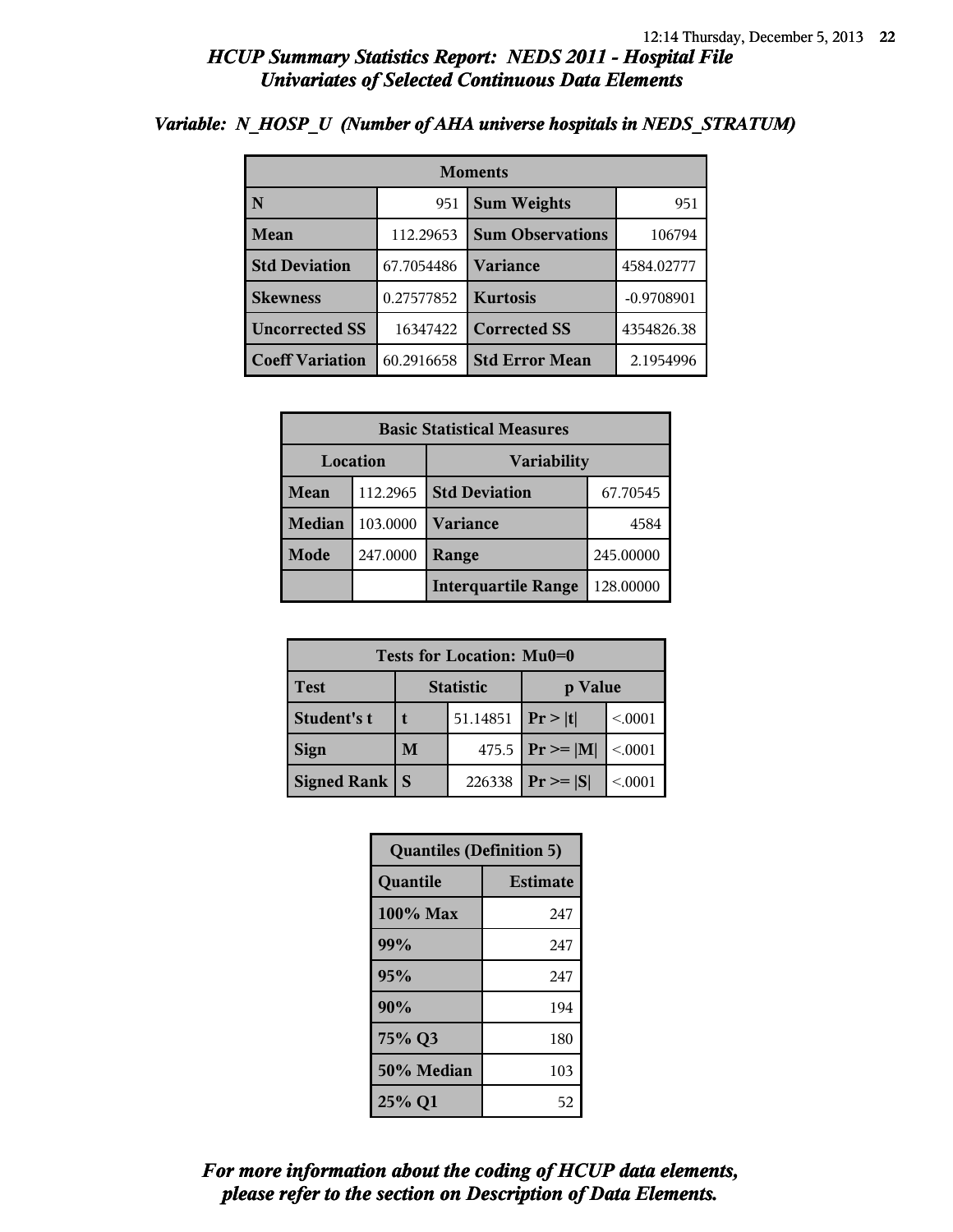*Variable: N\_HOSP\_U (Number of AHA universe hospitals in NEDS\_STRATUM)*

| <b>Quantiles (Definition 5)</b> |    |  |
|---------------------------------|----|--|
| <b>Estimate</b><br>Quantile     |    |  |
| 10%                             | 24 |  |
| 5%                              | 16 |  |
| 1%                              |    |  |
| 0% Min                          |    |  |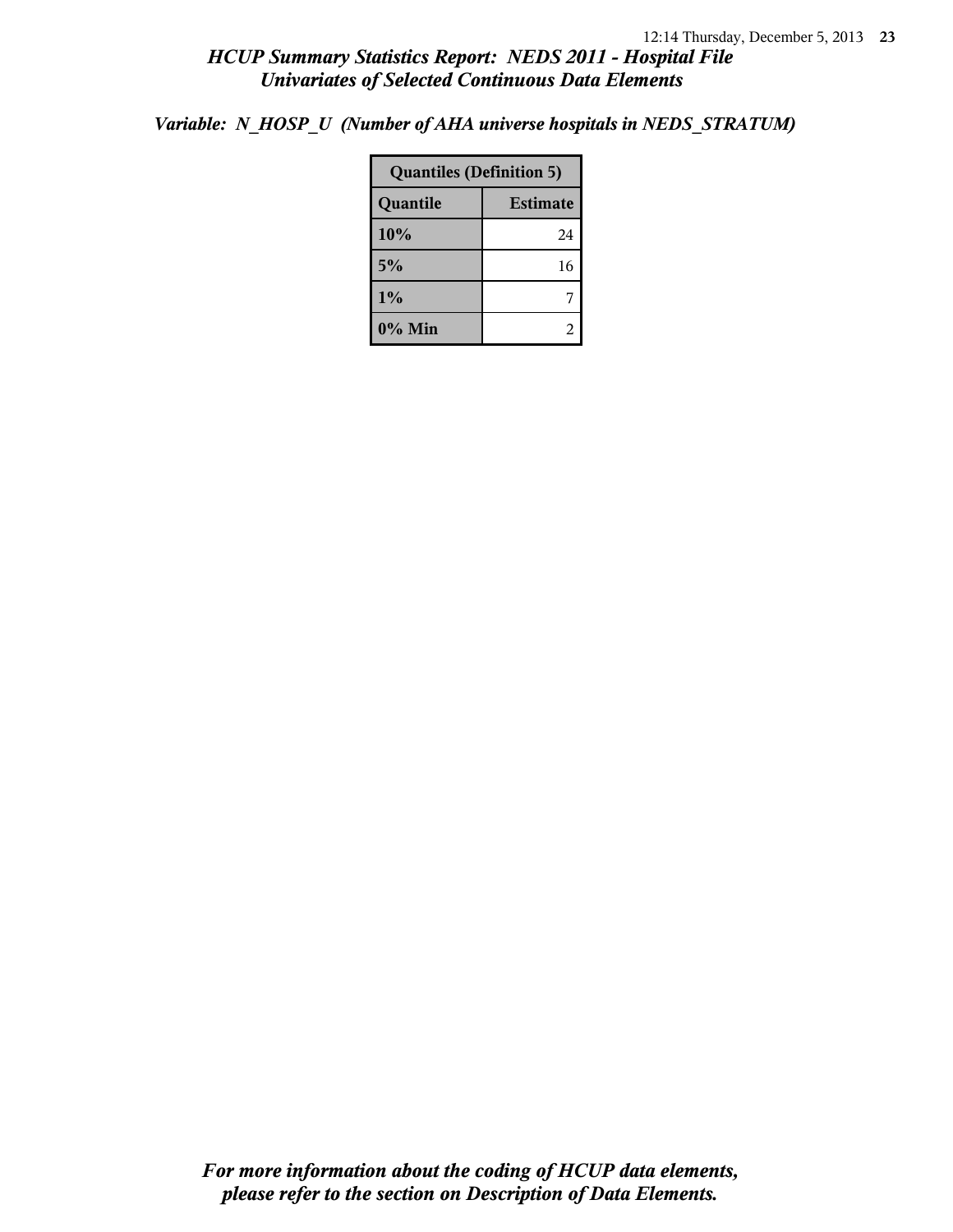| <b>Moments</b>         |            |                         |             |
|------------------------|------------|-------------------------|-------------|
| N                      | 951        | <b>Sum Weights</b>      | 951         |
| Mean                   | 529490.566 | <b>Sum Observations</b> | 503545528   |
| <b>Std Deviation</b>   | 352138.914 | Variance                | 1.24002E11  |
| <b>Skewness</b>        | 0.63700398 | <b>Kurtosis</b>         | $-0.664893$ |
| <b>Uncorrected SS</b>  | 3.84424E14 | <b>Corrected SS</b>     | 1.17802E14  |
| <b>Coeff Variation</b> | 66.5052292 | <b>Std Error Mean</b>   | 11418.8867  |

### *Variable: S\_DISC\_U (Number of sample discharges in NEDS\_STRATUM)*

| <b>Basic Statistical Measures</b> |          |                            |            |  |
|-----------------------------------|----------|----------------------------|------------|--|
|                                   | Location | <b>Variability</b>         |            |  |
| Mean                              | 529490.6 | <b>Std Deviation</b>       | 352139     |  |
| <b>Median</b>                     | 449234.0 | <b>Variance</b>            | 1.24002E11 |  |
| Mode                              | 215574.0 | Range                      | 1259489    |  |
|                                   |          | <b>Interquartile Range</b> | 595966     |  |

| Tests for Location: Mu0=0 |                             |  |                     |         |  |
|---------------------------|-----------------------------|--|---------------------|---------|--|
| <b>Test</b>               | <b>Statistic</b><br>p Value |  |                     |         |  |
| Student's t               | 46.36972                    |  | Pr >  t             | < 0001  |  |
| <b>Sign</b>               | M                           |  | 475.5 $ Pr \ge  M $ | < 0.001 |  |
| <b>Signed Rank</b>        | 226338                      |  |                     | < 0001  |  |

| <b>Quantiles (Definition 5)</b> |                 |  |
|---------------------------------|-----------------|--|
| Quantile                        | <b>Estimate</b> |  |
| 100% Max                        | 1286526         |  |
| 99%                             | 1286526         |  |
| 95%                             | 1224771         |  |
| 90%                             | 1129935         |  |
| 75% Q3                          | 811540          |  |
| 50% Median                      | 449234          |  |
| 25% Q1                          | 215574          |  |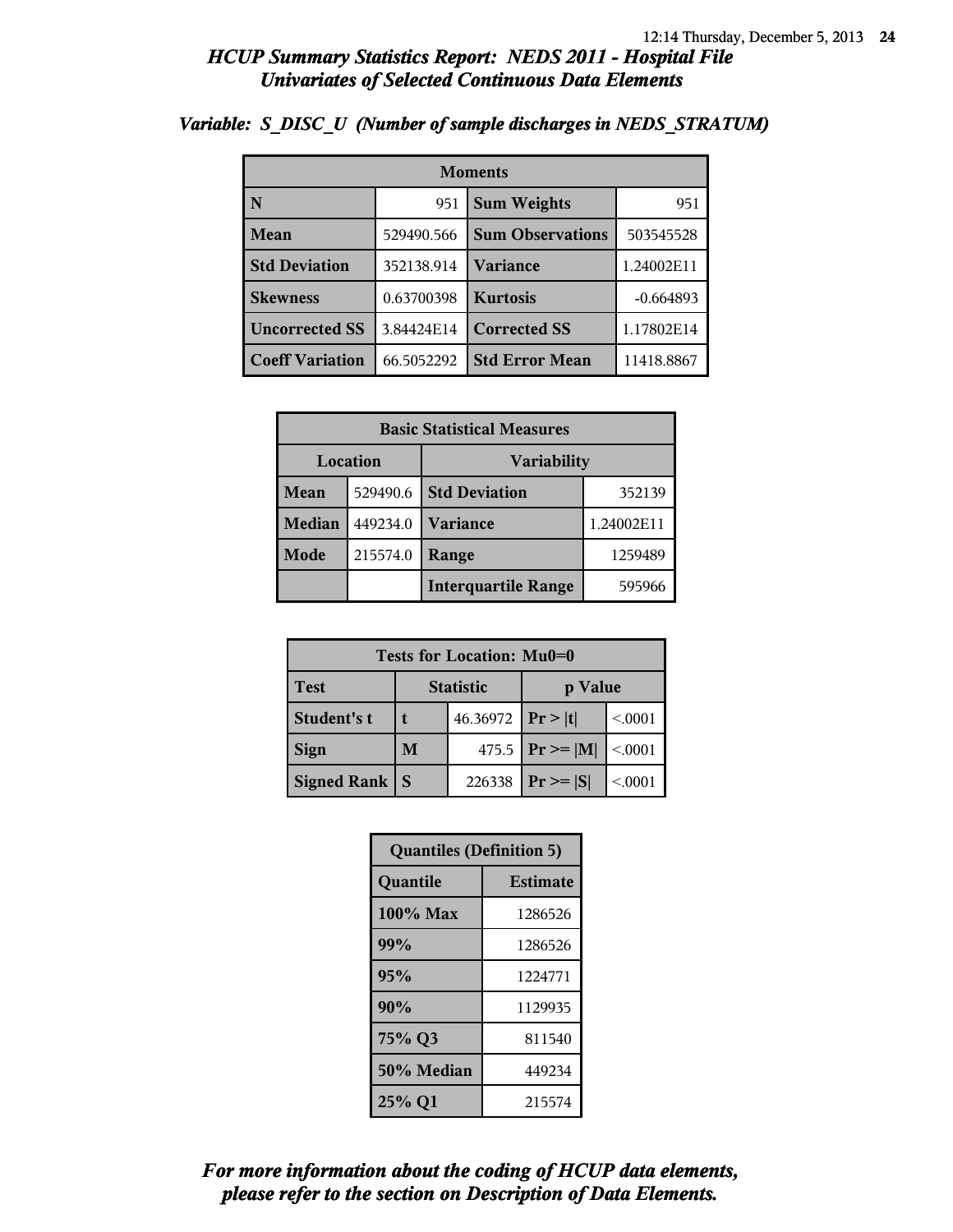|  | Variable: S DISC U (Number of sample discharges in NEDS STRATUM) |  |
|--|------------------------------------------------------------------|--|
|  |                                                                  |  |

| <b>Quantiles (Definition 5)</b> |                 |  |
|---------------------------------|-----------------|--|
| Quantile                        | <b>Estimate</b> |  |
| 10%                             | 128218          |  |
| 5%                              | 119090          |  |
| $1\%$                           | 55632           |  |
| 0% Min                          | 27037           |  |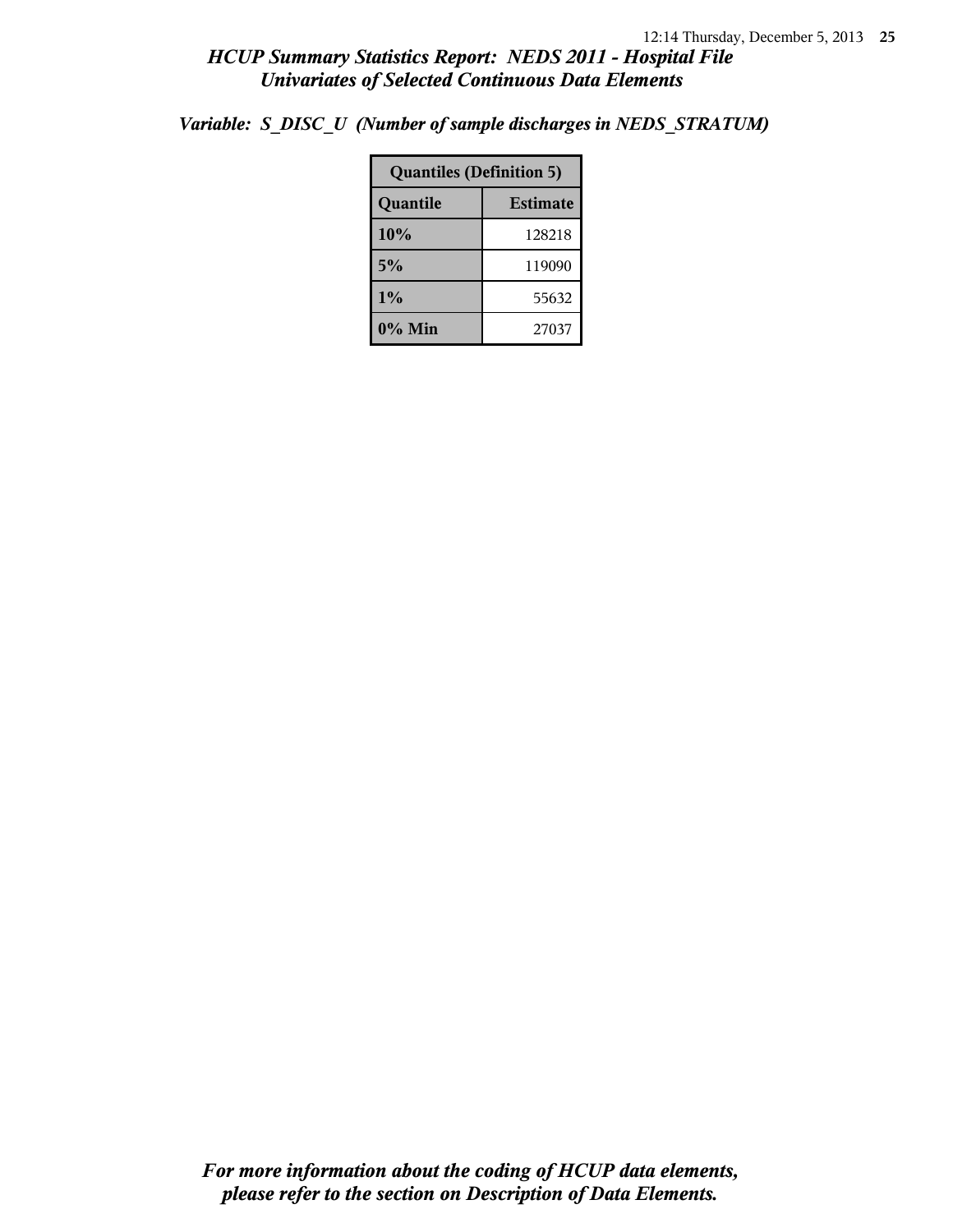| <b>Moments</b>          |            |                           |              |  |
|-------------------------|------------|---------------------------|--------------|--|
| $\overline{\mathbf{N}}$ | 951        | <b>Sum Weights</b><br>951 |              |  |
| Mean                    | 22.7308097 | <b>Sum Observations</b>   | 21617        |  |
| <b>Std Deviation</b>    | 13.580446  | Variance                  | 184.428513   |  |
| <b>Skewness</b>         | 0.2843963  | <b>Kurtosis</b>           | $-0.9686519$ |  |
| <b>Uncorrected SS</b>   | 666579     | <b>Corrected SS</b>       | 175207.087   |  |
| <b>Coeff Variation</b>  | 59.7446645 | <b>Std Error Mean</b>     | 0.44037613   |  |

### *Variable: S\_HOSP\_U (Number of sample hospitals in NEDS\_STRATUM)*

| <b>Basic Statistical Measures</b> |          |                            |           |  |
|-----------------------------------|----------|----------------------------|-----------|--|
| Location<br><b>Variability</b>    |          |                            |           |  |
| Mean                              | 22.73081 | <b>Std Deviation</b>       | 13.58045  |  |
| <b>Median</b>                     | 21.00000 | <b>Variance</b>            | 184.42851 |  |
| Mode                              | 39.00000 | Range                      | 48.00000  |  |
|                                   |          | <b>Interquartile Range</b> | 25.00000  |  |

| Tests for Location: Mu0=0 |                             |        |                     |         |  |
|---------------------------|-----------------------------|--------|---------------------|---------|--|
| <b>Test</b>               | <b>Statistic</b><br>p Value |        |                     |         |  |
| Student's t               | 51.61681                    |        | Pr >  t             | < 0001  |  |
| <b>Sign</b>               | M                           |        | 475.5 $ Pr \ge  M $ | < 0.001 |  |
| <b>Signed Rank</b>        |                             | 226338 | $Pr \geq  S $       | < 0001  |  |

| <b>Quantiles (Definition 5)</b> |                 |  |
|---------------------------------|-----------------|--|
| Quantile                        | <b>Estimate</b> |  |
| 100% Max                        | 50              |  |
| 99%                             | 50              |  |
| 95%                             | 50              |  |
| 90%                             | 39              |  |
| 75% Q3                          | 36              |  |
| 50% Median                      | 21              |  |
| 25% Q1                          | 11              |  |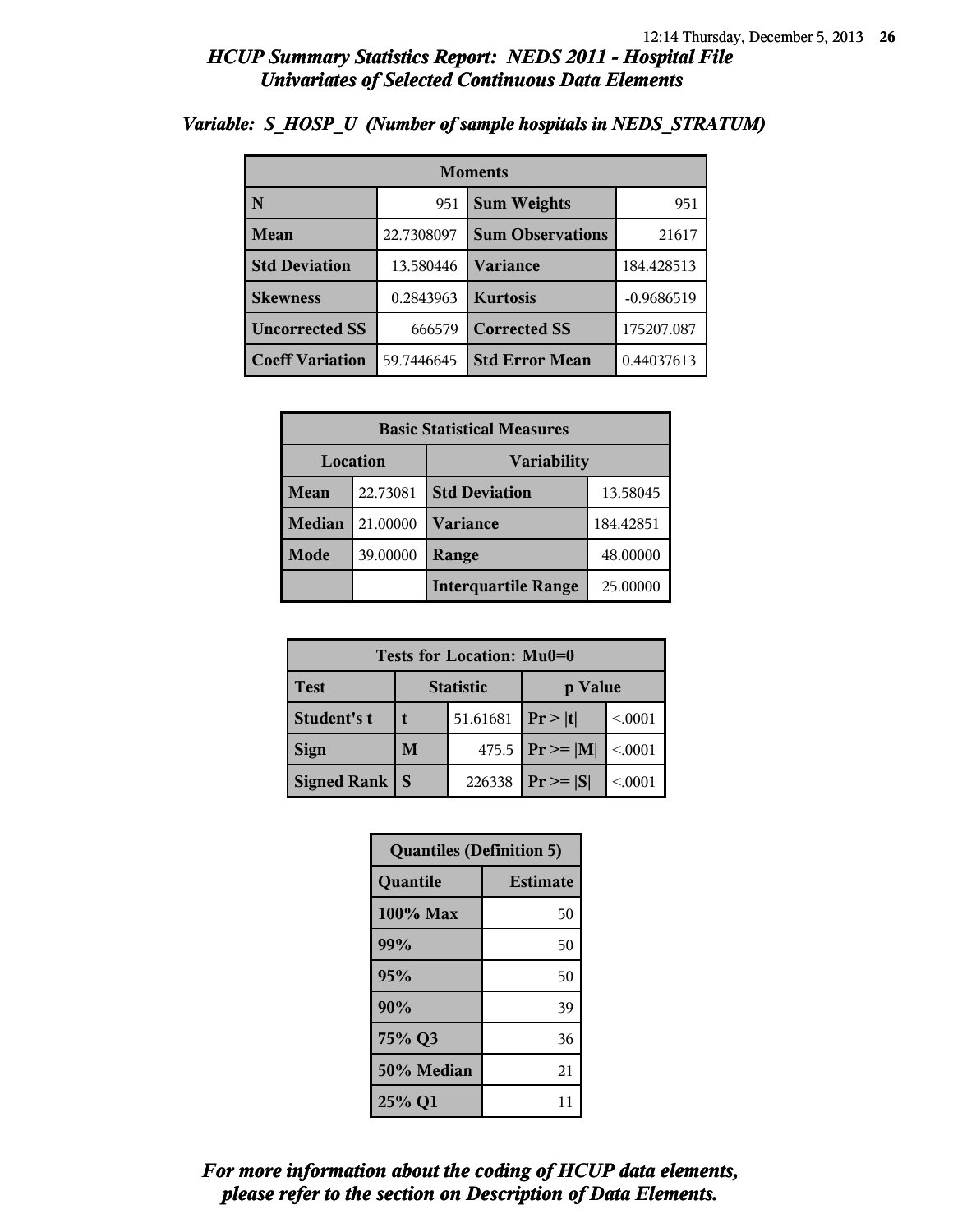*Variable: S\_HOSP\_U (Number of sample hospitals in NEDS\_STRATUM)*

| <b>Quantiles (Definition 5)</b> |                 |  |
|---------------------------------|-----------------|--|
| Quantile                        | <b>Estimate</b> |  |
| 10%                             | 5               |  |
| 5%                              |                 |  |
| 1%                              | 2               |  |
| 0% Min                          |                 |  |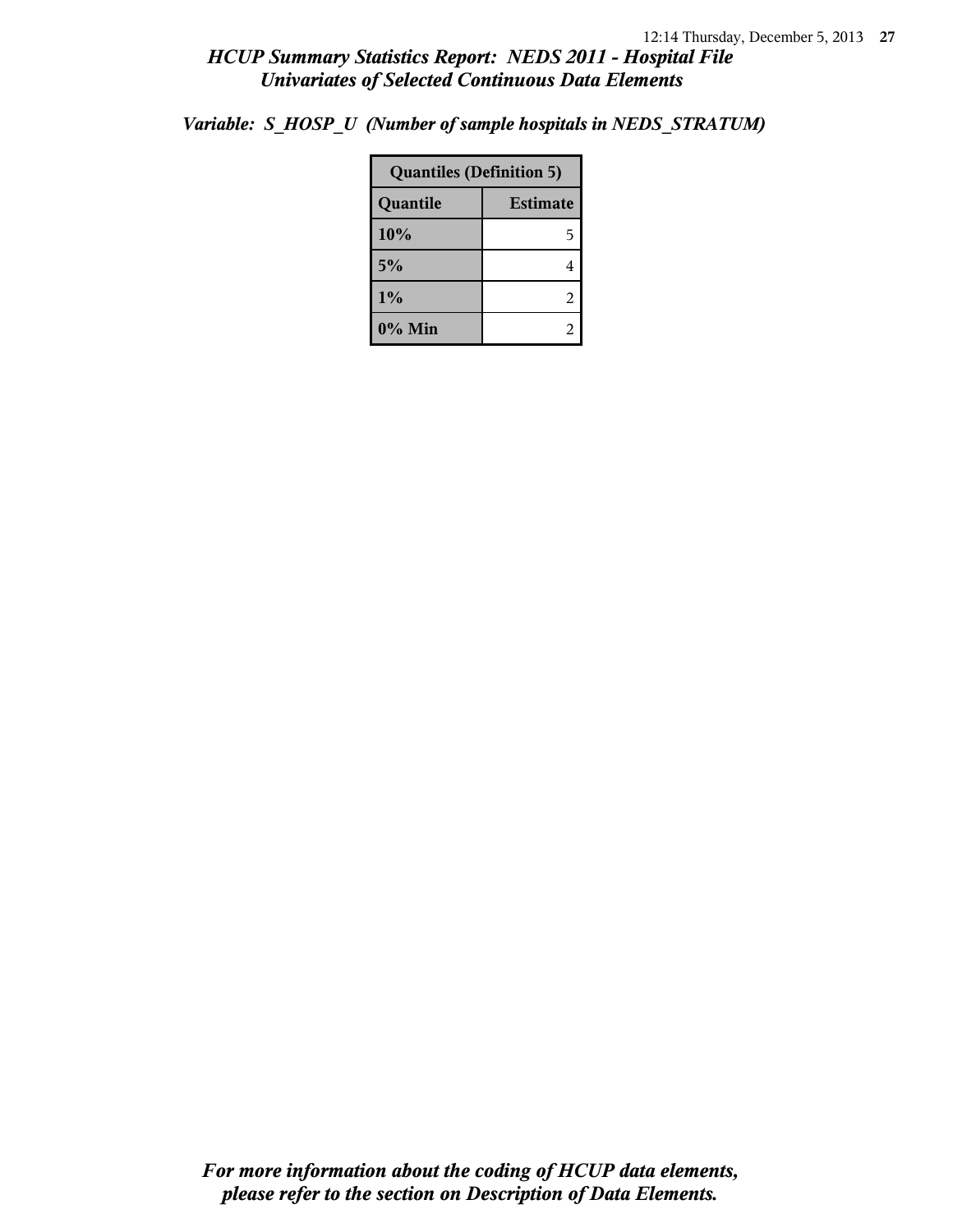#### *Variable: TOTAL\_EDVISITS (Total number of ED visits from this hospital in the NEDS)*

| <b>Moments</b>         |            |                         |            |  |
|------------------------|------------|-------------------------|------------|--|
| $\mathbf N$            | 951        | <b>Sum Weights</b>      | 951        |  |
| Mean                   | 30937.3407 | <b>Sum Observations</b> | 29421411   |  |
| <b>Std Deviation</b>   | 27712.9566 | Variance                | 768007965  |  |
| <b>Skewness</b>        | 1.30564504 | <b>Kurtosis</b>         | 1.66605574 |  |
| <b>Uncorrected SS</b>  | 1.63983E12 | <b>Corrected SS</b>     | 7.29608E11 |  |
| <b>Coeff Variation</b> | 89.5776948 | <b>Std Error Mean</b>   | 898.65419  |  |

| <b>Basic Statistical Measures</b> |          |                            |           |
|-----------------------------------|----------|----------------------------|-----------|
| Location<br><b>Variability</b>    |          |                            |           |
| Mean                              | 30937.34 | <b>Std Deviation</b>       | 27713     |
| Median                            | 23246.00 | Variance                   | 768007965 |
| Mode                              | 430.00   | Range                      | 148947    |
|                                   |          | <b>Interquartile Range</b> | 36615     |

*Note: The mode displayed is the smallest of 8 modes with a count of 2.*

| Tests for Location: Mu0=0 |                  |                      |                    |         |  |
|---------------------------|------------------|----------------------|--------------------|---------|--|
| <b>Test</b>               | <b>Statistic</b> |                      | p Value            |         |  |
| Student's t               |                  | 34.4263   $Pr >  t $ |                    | < 0.001 |  |
| <b>Sign</b>               | M                |                      | 475.5 $Pr \ge  M $ | < .0001 |  |
| <b>Signed Rank</b>        | <b>S</b>         | 226338               | $Pr \geq  S $      | < 0001  |  |

| <b>Quantiles (Definition 5)</b> |                 |  |
|---------------------------------|-----------------|--|
| Quantile                        | <b>Estimate</b> |  |
| 100% Max                        | 148987          |  |
| 99%                             | 120508          |  |
| 95%                             | 86603           |  |
| 90%                             | 71054           |  |
| 75% Q3                          | 45621           |  |
| 50% Median                      | 23246           |  |
| 25% Q1                          | 9006            |  |